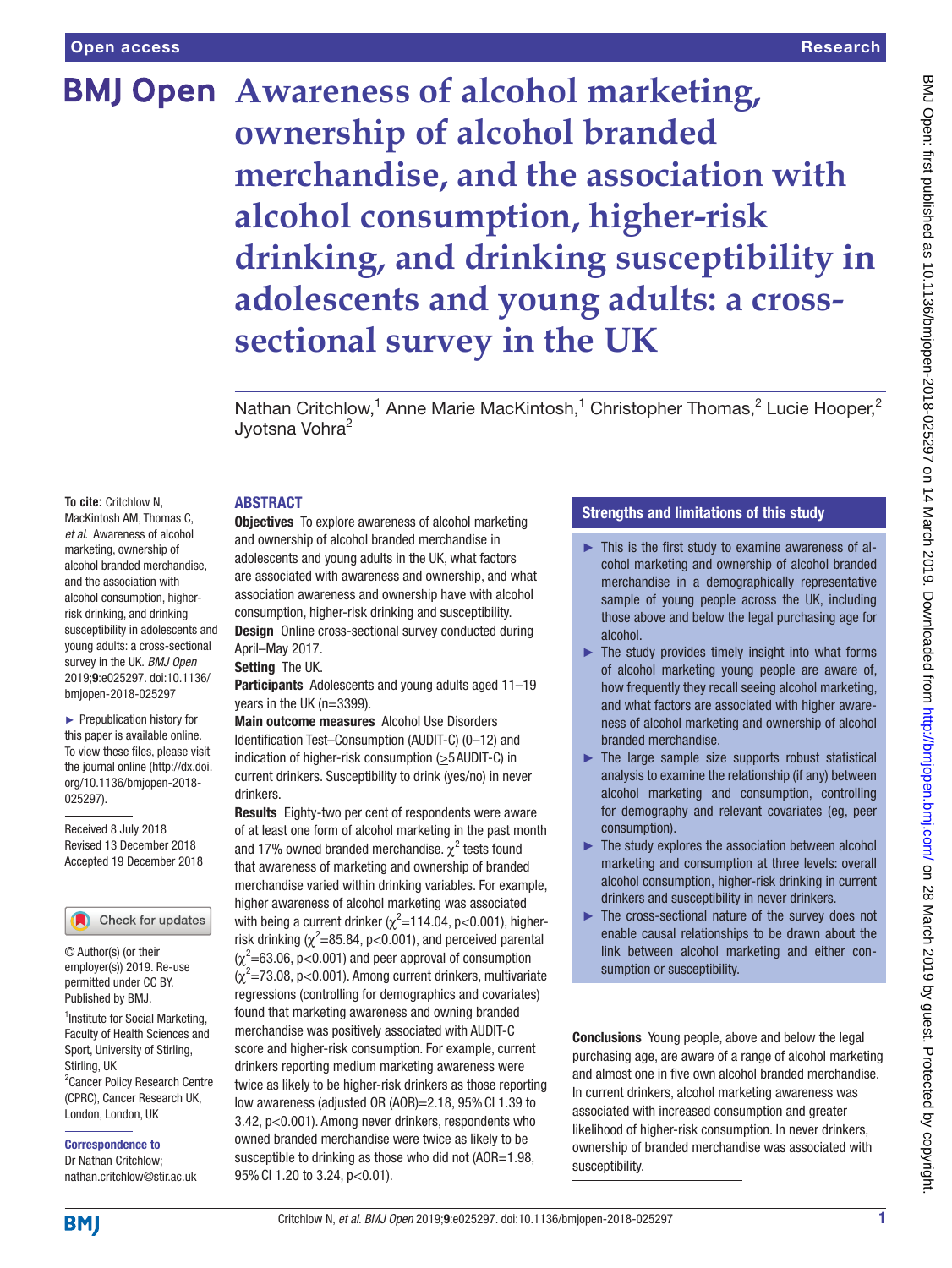#### **INTRODUCTION**

Adolescents and young adults (hereafter 'young people', aged 11–19 years) are a focal population for alcohol research because consumption at this stage of development is associated with increased drinking and risk of concomitant harms in later adulthood.<sup>12</sup> Global estimates indicate that consumption by young people is particularly high in Europe, where the proportion of current drinkers (69.5%) is higher than the five other global regions, and the proportion of lifetime abstainers is lower  $(15.9\%)$ .<sup>[3](#page-13-0)</sup> In England, it is estimated that approximately half of children aged 11–15years (44%) have consumed an alcoholic drink, 1 in 10 have consumed in the past week and  $9\%$  have been drunk in the past month. $^4$  $^4$  Similar estimates are reported in Scotland and Wales. $5/6$  Understanding the drivers of alcohol consumption in young people is important given the immediate and long-term individual, social and economic consequences associated with higher-risk drinking.<sup>7</sup>

One factor routinely cited as shaping alcohol-related attitudes and behaviours in young people is marketing.<sup>8 9</sup> Marketing is fundamentally important to alcohol producers. It represents the primary method of communicating with new and existing consumers, can directly encourage sales and can increase brand salience over competitors. Accordingly, alcohol companies have used highly visible marketing for over  $100$  years,<sup>10</sup> with the current UK landscape characterised by a complex network of mass media marketing (eg, television), alternative marketing (eg, sponsorship), consumer marketing (eg, price) and stakeholder marketing (eg, to retailers). $\frac{9}{5}$  $\frac{9}{5}$  $\frac{9}{5}$ The importance of marketing to the alcohol industry is evidenced through their annual investment, with Diageo's global marketing expenditure approximately £1.8billion. $\frac{11}{11}$  Continued consolidation in the alcohol industry has also seen the market become dominated by a small number of transnational producers, creating larger marketing budgets, economies of scale and intense competition.<sup>12</sup>

Content analysis research, which focuses on the marketing output as the unit of analysis, consistently reports that marketing may reach and influence young people. For example, marketing has been reported in media environments where young people may be exposed, including sports,<sup>[13](#page-13-9)</sup> social media,<sup>[14](#page-13-10)</sup> print media<sup>15</sup> and onscreen.[16 17](#page-13-12) Content research has also found that marketing may appeal to young people through creative designs, use of topical and real-world associations which may resonate with younger audiences, and by promoting positive connotations around consumption (eg, sociability or desirable lifestyles).<sup>1819</sup> It has also been suggested that commercial marketing contains ambiguous messages about lower-risk consumption. $20\,21$ 

Systematic reviews of consumer research, which focus on the individual as the unit of analysis, provide consistent evidence that awareness of, and participation with, marketing has a causal influence on young people's consumption, including initiation and frequency of drinking.<sup>22 23</sup> Qualitative research has also suggested that this relationship is more complex than an 'exposure equals consumption' hypothesis, and that young people consider alcohol marketing and branding to hold rich cultural, social and symbolic meaning.[14 24 25](#page-13-10) Accordingly, message interpretation research has attempted to move the debate on from whether marketing is associated with consumption and onto how this influence occurs, by identifying psychological mechanisms which mediate the relationship between exposure and consumption. $26\frac{27}{27}$ 

In the UK, the influence of alcohol marketing on young people has been a topic of debate for decades.<sup>[9 28](#page-13-6)</sup> These debates are further supplemented by concerns about the efficacy and effectiveness of self-regulation, the predominant approach employed to control alcohol marketing in the UK. This includes suggestions that self-regulation provides inadequate restrictions, is not consistently enforced or complied with, is retrospective and slow to react to complaints, lacks meaningful sanctions and lags behind modern marketing methods.<sup>[9 28–32](#page-13-6)</sup> There are, however, unresolved issues which have inhibited attempts to move the debate forward. In the UK, the last largescale assessment of young people's awareness of alcohol marketing is a decade old, was only conducted in Scotland, only sampled adolescents under the minimum purchase age, only considered overall marketing awareness (not frequency) and did not consider higher-risk consumption.<sup>33</sup> 34

In this study, we explore frequency of awareness for alcohol marketing and ownership of alcohol branded merchandise in a demographically representative sample of young people in the UK, including those above and below the legal purchasing age. We also consider what association (if any) awareness of alcohol marketing and ownership of branded merchandise has with alcohol consumption and higher-risk drinking in current drinkers, and susceptibility to drink in never drinkers.

# **METHOD**

#### Design and sample

Data come from the 2017 Youth Alcohol Policy Survey, an online cross-sectional survey conducted with young people aged 11–19years in the UK (n=3399). Responses were collected during April–May 2017. The survey was hosted by YouGov, a market research company, that recruited a sample intended to be representative of the UK population from their UK panel. $35$  Participants aged 16 years or over were approached directly to participate, while those aged under 16 years were approached through existing adult panel members known to have children. A survey weight was provided for each respondent (based on age, gender, ethnicity, region and social grade) to enable descriptive data to be representative of the UK population. The study design was informed by previous cross-sectional surveys in the UK that have explored young people's experiences of alcohol and tobacco marketing.<sup>[33 36](#page-13-17)</sup>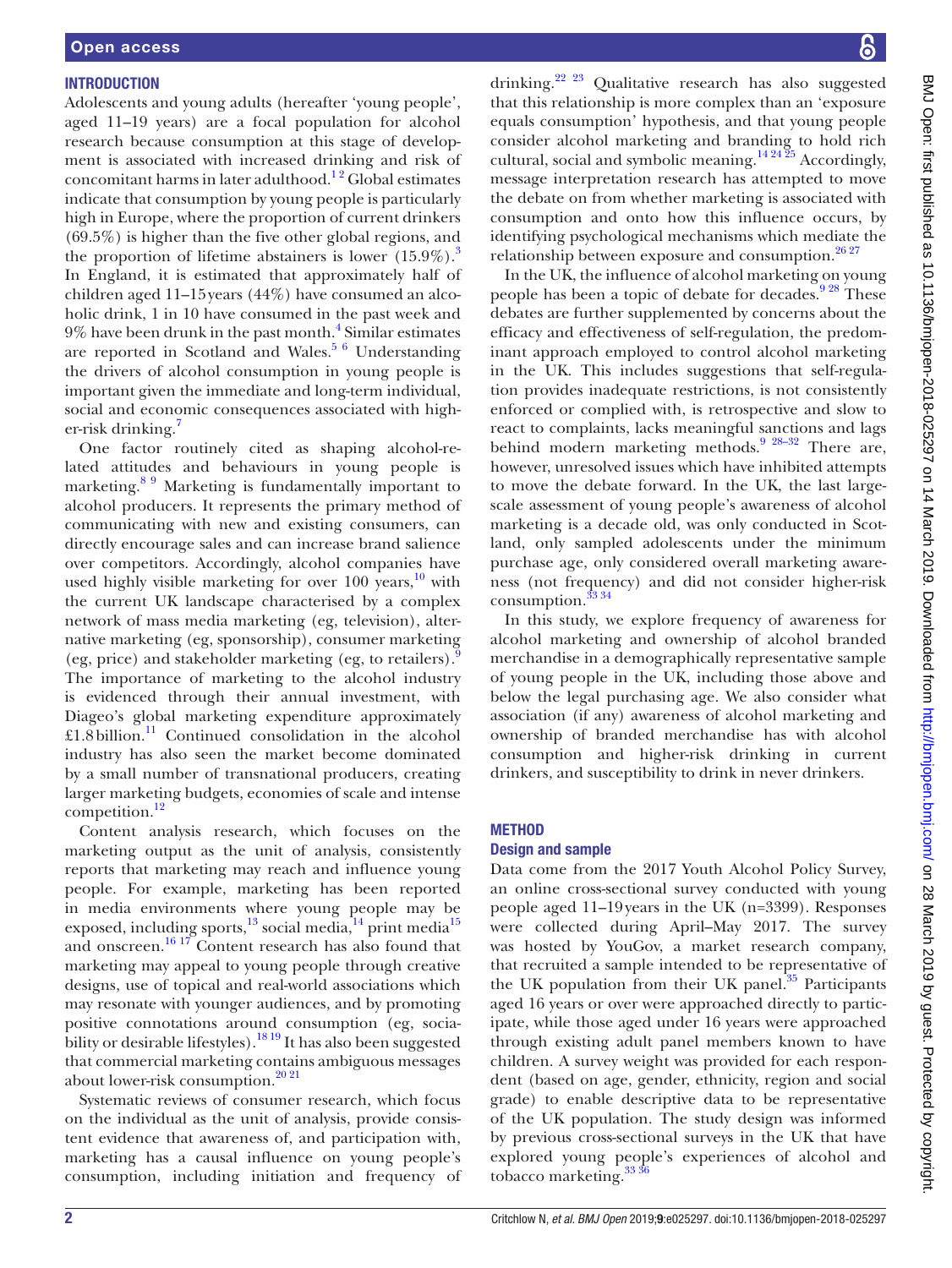# **Measures**

# **Demography**

Alcohol consumption is not homogeneous among young people in the UK $^{4-7}$  It is therefore important to adjust for demographic variation when examining any factors purported to be associated with consumption. In this study, age, gender, ethnicity, resident country (England, Scotland, Wales, Northern Ireland), living status, employment status, educational status, legal purchasing status for alcohol  $(\geq 18$  years old) and indices of deprivation (IMD), were obtained from information held about panel respondents or survey questions.

# Awareness of alcohol marketing

Awareness of alcohol marketing was assessed through structured, self-reported recall, a method frequently used in consumer research.<sup>33</sup> Participants were prompted with the statement '*Over the last month, how often, if at all, have you seen…*' and then presented with descriptions of nine examples of alcohol marketing: (1) Newspapers or magazines. (2) Television. (3) Billboards. (4) Radio. (5) Adverts on social media (eg, YouTube, Tumblr, Facebook, SnapChat, Instagram or other social media). (6) Famous people in films, music videos or TV or pictured in magazines with alcohol (celebrity endorsement). (7) Sports, games or events sponsorship. (8) Special price offers. (9) Competitions or prize draws. As per recent research,  $3738$ a Likert Scale was used to measure frequency of noticing

marketing in the past month for each of the nine examples (1=everyday–6=not in the past month; not sure).

In the UK, survey research which has measured awareness of alcohol marketing has typically used dichotomous response options for each channel (eg, yes/no) and used a summation across these to estimate overall awareness.<sup>33</sup> 39 This method, however, only provides insight into the breadth of marketing awareness across channels, not frequency or volume, and therefore lacks sensitivity and may underestimate awareness. To enhance accuracy in this study, the self-reported frequency of awareness for each marketing example was converted into the estimated number of days that marketing had been seen in a 4-week period (ie, '1month'). This timeframe is consistent with previous research $\frac{40 \text{ } 41}{2}$  and is representative of the minimum number of days in any month. For example, an answer of 'everyday' equated to 28 instances of awareness over 4weeks (ie, 7days per week multiplied by 4) and once to twice per week equated to six instances over 4weeks (ie, 1.5 times per week multiplied by 4) (see [table](#page-2-0) 1 for other response options). Scores across the nine channels were summed to create an aggregate score, providing an approximation of total alcohol marketing awareness in the past month. Estimating total volume of awareness, as opposed to breadth across channels, is consistent with other recent alcohol marketing research.<sup>42 43</sup>

In this study, an aggregate awareness score was only computed when a valid answer had been given for all

<span id="page-2-0"></span>

| Awareness of alcohol marketing in the past month for young people in the UK<br><b>Table 1</b> |                      |                                              |                                                          |                            |                                          |                                       |               |               |                                                 |
|-----------------------------------------------------------------------------------------------|----------------------|----------------------------------------------|----------------------------------------------------------|----------------------------|------------------------------------------|---------------------------------------|---------------|---------------|-------------------------------------------------|
|                                                                                               | Everyday<br>$(28)^*$ | Five to six<br>times per<br>week<br>$(22)^*$ | Three to<br>four times twice per<br>per week<br>$(14)^*$ | Once to<br>week<br>$(6)$ * | Less than<br>once a<br>week<br>$(2)^{*}$ | Not in the<br>last month<br>$(0)^{*}$ | Not sure week | Seen least    | <b>Median</b><br>score<br>$( IQR)$ <sup>+</sup> |
| <b>Marketing channel</b>                                                                      | $\frac{0}{0}$        | $\frac{0}{0}$                                | $\frac{0}{0}$                                            | $\%$                       | $\frac{0}{0}$                            | $\frac{0}{0}$                         | $\frac{0}{0}$ | $\frac{0}{0}$ |                                                 |
| Adverts for alcohol                                                                           |                      |                                              |                                                          |                            |                                          |                                       |               |               |                                                 |
| in newspapers or<br>magazines                                                                 | 1.9                  | 1.8                                          | 4.9                                                      | 10.2                       | 12.2                                     | 42.3                                  | 26.8          | 18.8          | 0(6)                                            |
| on television                                                                                 | 5.0                  | 5.4                                          | 12.0                                                     | 20.5                       | 15.4                                     | 22.4                                  | 19.3          | 42.9          | 6(14)                                           |
| on billboards                                                                                 | 3.0                  | 3.1                                          | 7.4                                                      | 14.3                       | 17.2                                     | 30.2                                  | 24.8          | 27.9          | 2(6)                                            |
| on radio                                                                                      | 1.1                  | 1.0                                          | 2.3                                                      | 5.1                        | 7.1                                      | 54.7                                  | 28.8          | 9.4           | 0(0)                                            |
| on YouTube, Tumblr,<br>Facebook, Snapchat,<br>Instagram or other<br>social media              | 2.9                  | 2.3                                          | 8.1                                                      | 14.0                       | 15.6                                     | 32.1                                  | 25.0          | 27.3          | 2(6)                                            |
| Famous people in films,<br>music videos, on TV or<br>pictured in magazines<br>with alcohol    | 4.9                  | 5.3                                          | 10.8                                                     | 17.6                       | 14.4                                     | 23.2                                  | 23.6          | 38.7          | 6(14)                                           |
| Sport sponsorship                                                                             | 2.4                  | 3.4                                          | 7.9                                                      | 17.0                       | 17.4                                     | 27.8                                  | 24.1          | 30.7          | 2(6)                                            |
| Special offers                                                                                | 5.3                  | 5.3                                          | 12.3                                                     | 18.8                       | 14.1                                     | 21.3                                  | 22.8          | 41.7          | 6(14)                                           |
| Competitions                                                                                  | 1.4                  | 1.2                                          | 2.8                                                      | 8.2                        | 11.9                                     | 45.6                                  | 29.0          | 13.6          | 0(2)                                            |

\*Score for estimating the approximate number of days alcohol marketing was noticed in a 1-month period. †Median number of alcohol marketing instances noticed in a 1-month period.

Base, all respondents (n=3399): weighted.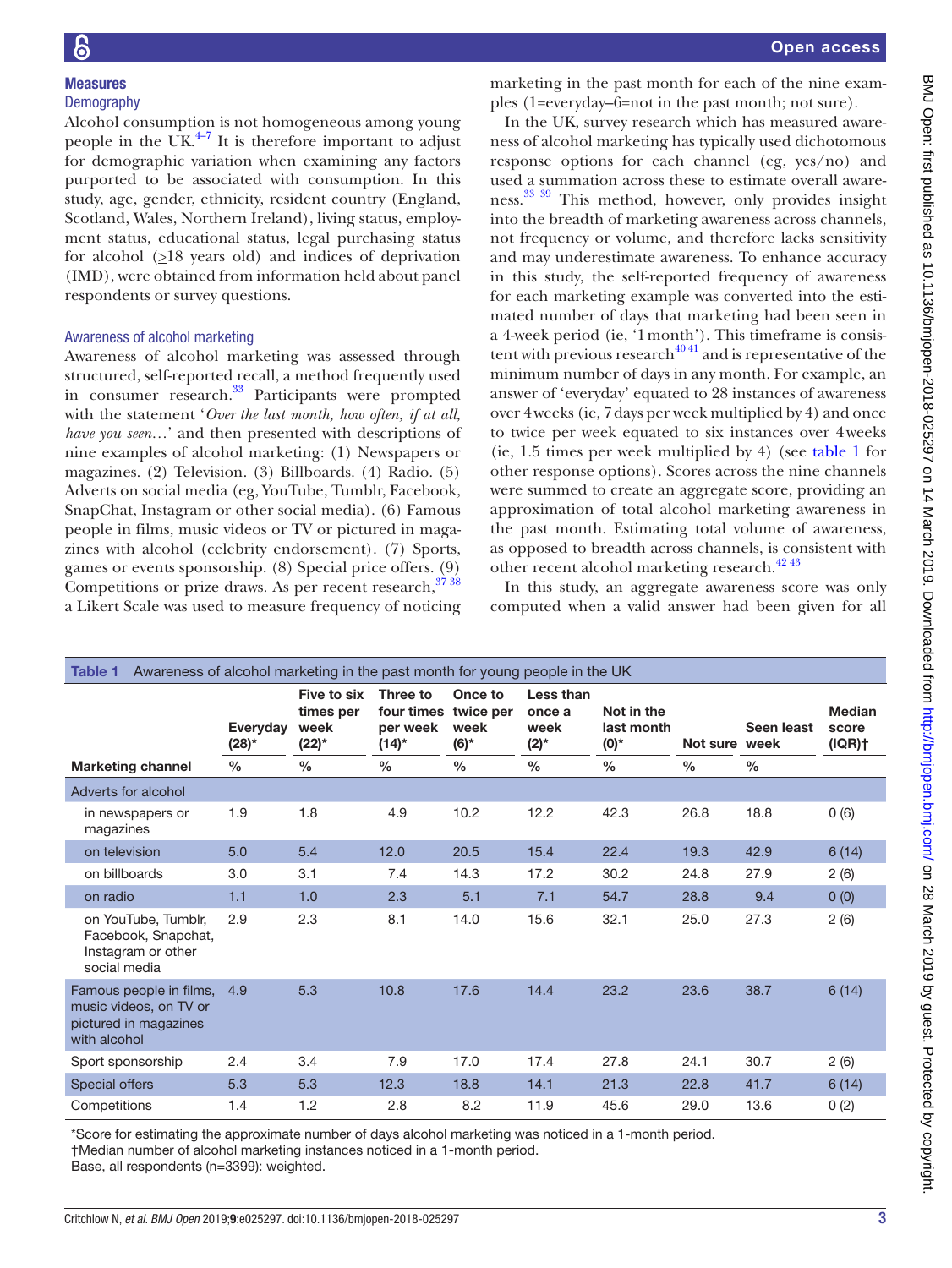#### Open access

nine marketing examples. To provide meaningful interpretative utility, the aggregate score for the valid sample was split into tertiles of low (aggregate score  $\leq 16$ ; awareness approximately every other day), medium (17–53; awareness approximately daily) and high awareness  $(\geq 54)$ ; awareness almost twice daily). If a participant answered 'not sure' to any of the nine channels they were coded as 'not stated' for the aggregate score. Indicating 'not sure' meant that a respondent's potential aggregate score was, by default, more conservative than those who provided a valid answer to all nine examples. These respondents were therefore coded as a separate 'not sure' category to avoid biasing the proportion of valid respondents considered to have low or medium awareness, or what the tertiles boundaries were.

#### Ownership of alcohol brand merchandise

Ownership of alcohol branded merchandise was measured through a single item adapted from previous research[.33 44](#page-13-17) Participants were asked '*Do you own any merchandise (such as clothing or drinks glasses) that show an alcoholic drink brand or logo?*' (yes/no/not sure).

#### Alcohol consumption status

Participants were asked '*Have you ever had a whole alcoholic drink? Not just a sip*?'.[33 34](#page-13-17) Those who answered 'No' were classed as never drinkers while those who answered 'Yes' were classed as ever drinkers.

#### Alcohol consumption and higher-risk drinking

Alcohol use was measured through the Alcohol Use Disorders Identification Test–Consumption (AUDIT-C), which assessed frequency of consumption, units drunk in a typical drinking occasion and frequency of heavy episodic drinking. Responses were provided on 5-point scales, with the answers for each item relative to frequency (0=never– 4=four timesor more a week), units drunk  $(0=1-2 \text{ units}-4=10 \text{ units or more})$  or frequency of heavy episodic drinking (0=never–4=dailyor almost daily). Heavy episodic drinking was classified as eight or more units in a single occasion for males, and six or more units for females (1 unit=8g or 10mL of alcohol). A diagram depicting the unit content of alcoholic drinks was included to assist calculation of units. Those who answered anything other than 'never' on the first AUDIT-C item were classed as current drinkers and asked to complete the final two items. All other respondents (ie, those stating 'never' for frequency of consumption) were classified as non-drinkers and were not asked to complete the final two items. In current drinkers, a total AUDIT-C score was computed by summing the three AUDIT-C items (0–12), with a cut-off of  $\geq$ 5 used to identify higher-risk consumption.<sup>45</sup>

#### **Susceptibility**

As per tobacco research, susceptibility was defined as the absence of a firm decision not to drink alcohol in the next year. [36](#page-13-23) Never drinkers were classified as 'non-susceptible' if they answered 'definitely no' to the question '*Do you* 

*think you will drink alcohol at any time during the next year*?'. Those who answered anything other than 'Definitely no' were classified as susceptible.

# Confounding variables

Confounding factors, reported to influence consumption in young people and used in previous alcohol marketing research, were included as covariates to contextualise any association between marketing and consumption.<sup>33</sup> 34 46 47 Frequency of consumption was measured for the mother (female carer), father (male carer) and closest friend (each scored: 1=never–9=everyday or almost every day; prefer not to say; not applicable). For all three groups, consumption was collapsed into five categories (never, less than monthly, monthly or fortnightly, at least weekly and not stated). Perceived acceptability of consumption was measured for parents and peers (each scored: 1=totally acceptable–5=totallyunacceptable). For both groups, acceptability was converted into dichotomous categories ('Neutral or unacceptable' and 'Acceptable'). For ever drinkers, age of first drink was also measured  $\leq$ 8 years old–19 years old; can't remember; prefer not to say). Answers were converted into three categories  $(\leq 13)$ years; 14–15 years; >16 years).

#### Ethics

YouGov included a lead for ethical and quality assurance, including consent, postsurvey debriefing and signposting to support organisations, and confidentiality and anonymity.

#### Patient and public involvement

The survey was developed following cognitive testing with a small sample (n=100) of young people to ensure age and cultural comprehension of the questions. Beyond this, no other patient or public involvement was undertaken.

# Analysis

Data were analysed using SPSS V.23 (SPSS, Chicago, Illinois, USA). Descriptive data were weighted so that percentages and median scores were representative of the demographic profile of the UK population. Bivariate analyses, using  $\chi^2$  tests, examined differences in level of alcohol marketing awareness and ownership of branded merchandise between the demographic and confounding variables.

A multivariate linear regression was conducted with current drinkers' AUDIT-C score as the dependent variable (0–12) and awareness of marketing and ownership of branded merchandise as the key independent variables. The following demographic and confounding variables were also included in initial blocks: age; gender; ethnicity; IMD quintile; resident country; educational status; working status; living status; frequency of mother (female carer), father (male carer) and close friend drinking; perceived parental and peer acceptability of consumption; and age at first drink. Categorical variables with at least three categories were converted into dummy (binary) variables to aid interpretation and comparison.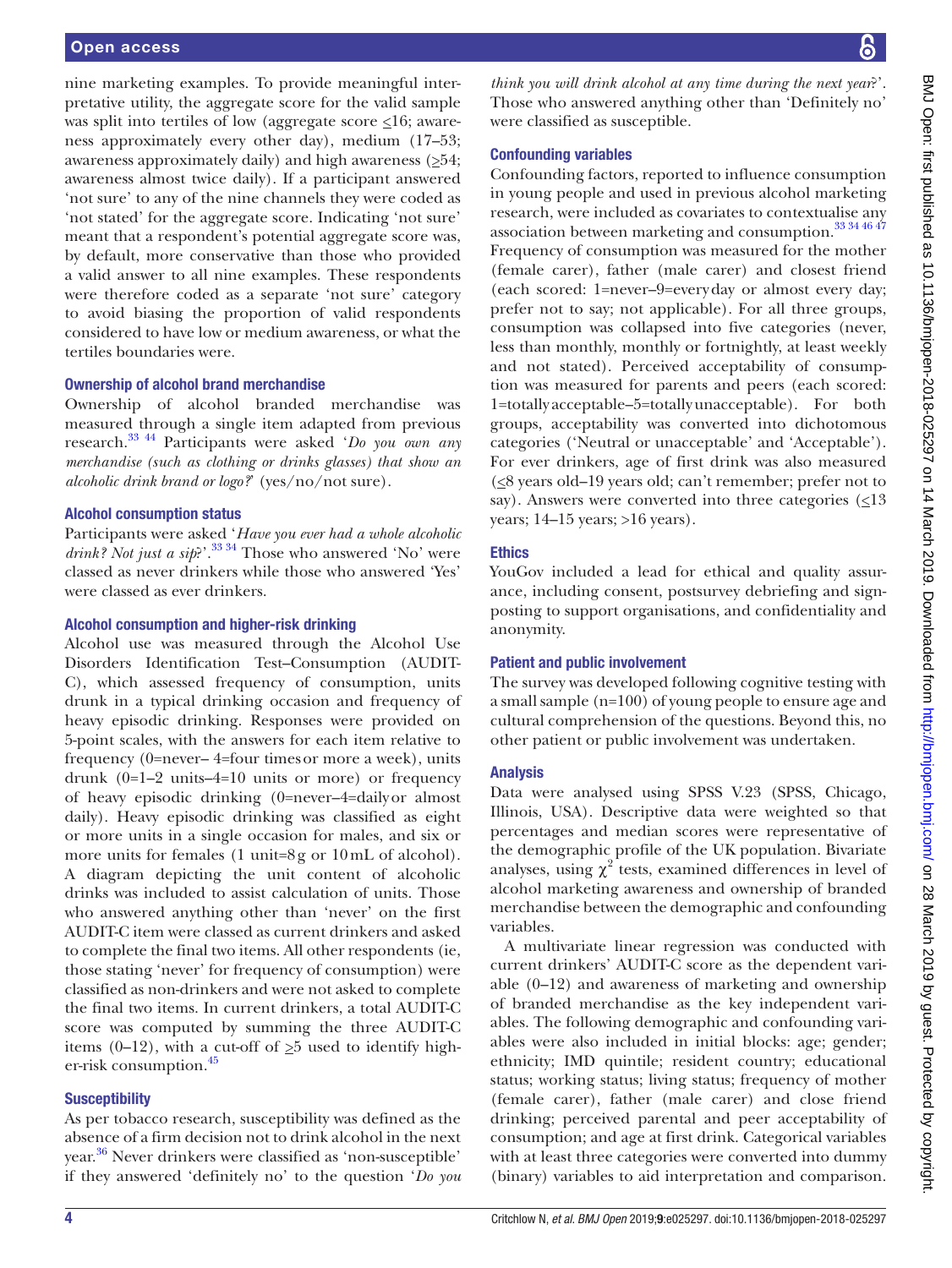The omitted dummy variable formed the reference category. For example, marketing awareness was a categorical variable with four levels: low, medium, high and not stated. Four binary variables were computed: low awareness, medium awareness, high awareness and not stated (each coded yes=1, no=0). By including medium, high and not stated in the multivariate analysis, and omitting low awareness, the reference category was low awareness. The multivariate regressions therefore demonstrate the extent to which medium or high marketing awareness, relative to low awareness, was associated with alcohol consumption. Reference categories for each variable are displayed in the results.

Two multivariate logistic regressions were conducted with higher-risk drinking (AUDIT-C  $\geq$ 5) among current drinkers and susceptibility to drink among never drinkers as the dependent variables. Marketing awareness and ownership of branded merchandise were the key independent variables. Where applicable, both logistic regressions controlled for the same demographic and confounding variables as the linear regression. Reference categories for categorical independent variables are indicated in the results. For categorical variables which had three or more levels, and were of an ordinal level, the SPSS contrast=difference function enabled comparison of each increasing category level relative to the combined previous category levels. For example, the first comparison with frequency of mother's drinking and higher-risk drinking was 'less than monthly drinking' versus 'mother never drinks', whereas the final comparison was 'at least weekly drinking' versus 'less often'. As the independent variables were categorical, 'not stated' responses were also included as a separate category and compared against the reference category for each variable. This enabled the maximum sample to be retained. For example, the large number of 'not stated' responses on level of marketing awareness could be compared with those for whom marketing awareness could be computed.

All multivariate analyses were conducted on unweighted data as the factors used to construct the weights were included as covariates in the models. The multivariate analyses were repeated on weighted data to check for consistency. As results for the key independent variables (marketing awareness and ownership of branded merchandise) were consistent, only the unweighted results are presented.

#### **RESULTS**

#### Sample characteristics

The weighted sample (n=3399) had an average age of 15.18 years (*SD*=2.55; range: 11–19 years), with three quarters (76%) below the legal purchasing age  $\leq 18$ years). There was an even distribution for gender (51% male and 49% female). The majority of the sample was white British (76%) and was evenly distributed across IMD (20% in each quintile). Most participants lived in England (84%) with the remainder from Scotland (8%),

Wales (5%) and Northern Ireland (3%). Almost all participants were living at home with parent(s) or other adult family members (90%) and were in some form of education (95%).

# Alcohol consumption and susceptibility

After excluding cases with missing data on drinking status (n=62, weighted), almost half of the weighted sample (48%; n=1590) were current drinkers. Within current drinkers, the average AUDIT-C score was 4.33 (*SD=*2.77). Almost half of current drinkers (44%; n=707) were classified as higher-risk (>5AUDIT-C). After excluding cases with missing data on drinking status (n=62, weighted), almost half of the weighted sample (49%; n=1623) was never drinkers. Within never drinkers, half were classified as susceptible (52%; n=841).

#### Awareness of alcohol marketing

The most frequent sources of marketing awareness in the past month were adverts on television (median=6 instances per month, IQR=14), celebrity endorsement (median=6, IQR=14) and special offers (median=6, IQR=14) [\(table](#page-2-0) 1). More than a third of respondents (range: 39%–43%) had noticed marketing through these channels at least weekly. Billboard adverts (median=2 instances per month, IQR=6), sponsorship (median=2, IQR=6) and social media adverts (median=2, IQR=6) were noticed less than once a week, with at least a quarter of participants (range: 27%–31%) having noticed these at least weekly. Lowest awareness was for adverts in the print press (median=0 instances per month, IQR=6), on radio (median=0, IQR=0) and competitions (median=0, IQR=2). For each marketing example, a fifth or more (range: 19%–29%) were not sure how often, if at all, they had come across alcohol marketing. Overall, 82% had noticed marketing through at least one channel.

#### Aggregate alcohol marketing awareness

The median aggregate alcohol marketing awareness score was 32 (IQR=60), equating to noticing 32 instances of alcohol marketing in the past month (under minimum purchase age: median=28; IQR=60). When categorised into tertiles, 35% of the valid sample was classified as having low awareness  $\leq 16$  instances per month), 32% had medium awareness (17–53) and 34% had high awareness  $(≥54)$ . In those under the minimum purchase age, 38% had low awareness, 31% medium and 32% high.

Bivariate  $\chi^2$  tests found that higher awareness of alcohol marketing was significantly associated with being male, of legal purchasing age, a current drinker, a higher-risk drinker, not in education, in employment, and perceiving that parents and peers would consider it okay to consume [\(table](#page-5-0) 2). Higher awareness was also associated with greater frequency of mother (female carer) consumption,  $\chi^2(16)=38.25$ , p<0.001, greater frequency of father (male carer) consumption,  $\chi^2(16)=29.55$ , p<0.05, and greater frequency of close friends drinking,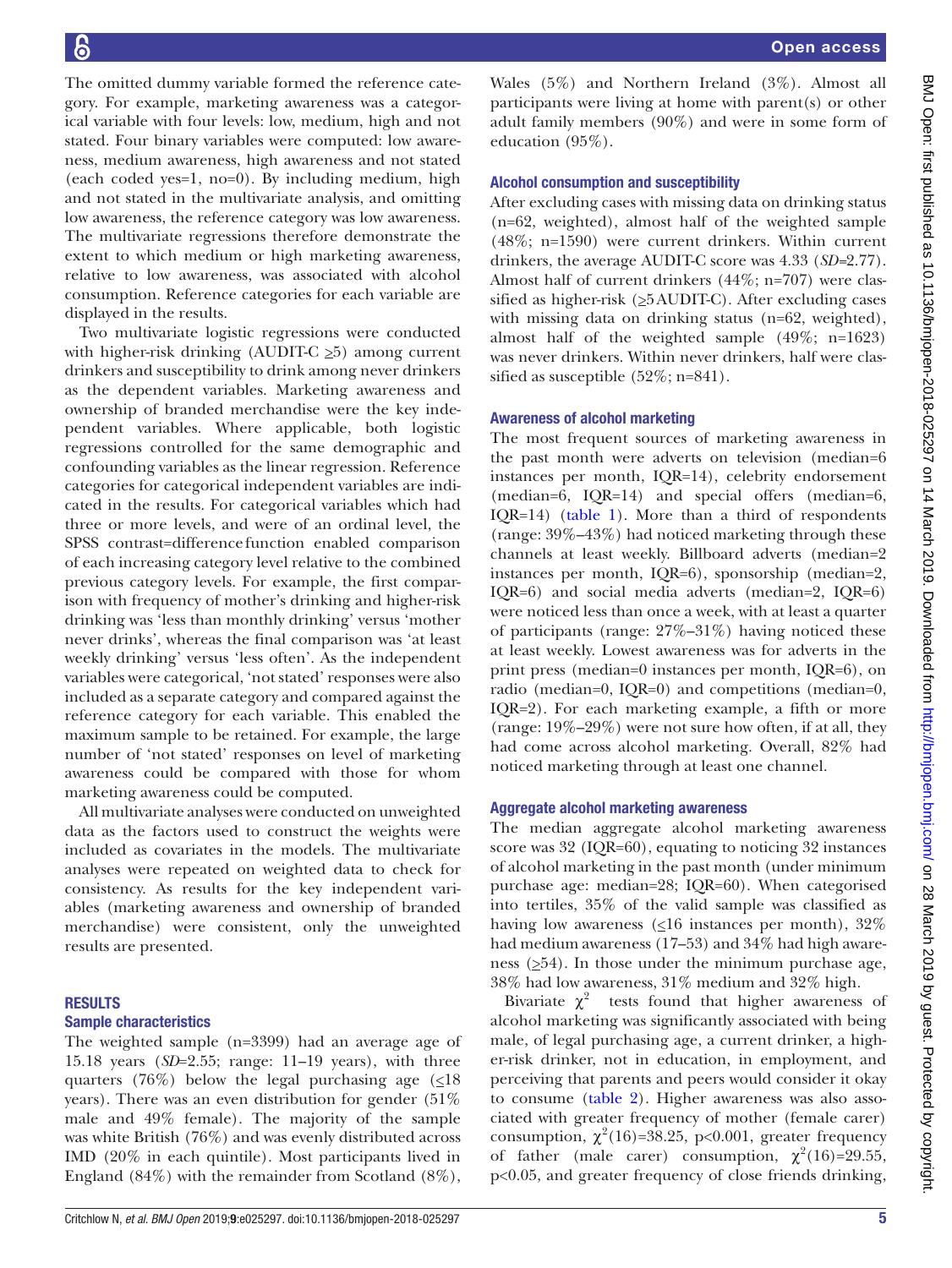<span id="page-5-0"></span>

| Classification of alcohol marketing awareness (low, medium and high) by demographic and confounding variables<br>Table 2 |                      |                       |                                 |                        |          |         |  |
|--------------------------------------------------------------------------------------------------------------------------|----------------------|-----------------------|---------------------------------|------------------------|----------|---------|--|
| Variable                                                                                                                 | Valid n<br>(n=1411)* | Low<br>awareness (%)† | <b>Medium</b><br>awareness (%)‡ | High<br>awareness (%)§ | $\chi^2$ | P value |  |
| Gender                                                                                                                   |                      |                       |                                 |                        | 9.26     | < 0.01  |  |
| Male                                                                                                                     | 735                  | 32.1                  | 30.5                            | 37.4                   |          |         |  |
| Female                                                                                                                   | 676                  | 37.3                  | 32.8                            | 29.9                   |          |         |  |
| Ethnicity                                                                                                                |                      |                       |                                 |                        | 1.09     | n.s.    |  |
| <b>White British</b>                                                                                                     | 1082                 | 34.5                  | 32.3                            | 33.3                   |          |         |  |
| Other ethnicity                                                                                                          | 317                  | 35.0                  | 29.3                            | 35.6                   |          |         |  |
| <b>IMD Quintile</b>                                                                                                      |                      |                       |                                 |                        | 10.56    | n.s.    |  |
| 1 (most deprived)                                                                                                        | 247                  | 34.4                  | 26.3                            | 39.3                   |          |         |  |
| $\overline{2}$                                                                                                           | 266                  | 35.7                  | 28.2                            | 36.1                   |          |         |  |
| 3                                                                                                                        | 288                  | 36.8                  | 31.9                            | 31.2                   |          |         |  |
| $\overline{\mathcal{L}}$                                                                                                 | 292                  | 32.2                  | 34.6                            | 33.2                   |          |         |  |
| 5 (least deprived)                                                                                                       | 317                  | 34.1                  | 35.3                            | 30.6                   |          |         |  |
| Country lived in                                                                                                         |                      |                       |                                 |                        | 6.89     | n.s.    |  |
| England                                                                                                                  | 1230                 | 34.5                  | 32.0                            | 33.6                   |          |         |  |
| Scotland                                                                                                                 | 93                   | 34.4                  | 33.3                            | 32.3                   |          |         |  |
| Wales                                                                                                                    | 53                   | 39.6                  | 30.2                            | 30.2                   |          |         |  |
| Northern Ireland                                                                                                         | 34                   | 29.4                  | 17.6                            | 52.9                   |          |         |  |
| Legal purchase age                                                                                                       |                      |                       |                                 |                        | 14.10    | < 0.01  |  |
| No                                                                                                                       | 995                  | 37.6                  | 30.7                            | 31.8                   |          |         |  |
| Yes                                                                                                                      | 416                  | 27.4                  | 33.7                            | 38.9                   |          |         |  |
| <b>Current drinker</b>                                                                                                   |                      |                       |                                 |                        | 114.04   | < 0.001 |  |
| No                                                                                                                       | 609                  | 49.9                  | 26.9                            | 23.2                   |          |         |  |
| <b>Yes</b>                                                                                                               | 784                  | 23.1                  | 34.8                            | 42.1                   |          |         |  |
| Higher risk drinker                                                                                                      |                      |                       |                                 |                        | 85.84    | < 0.001 |  |
| No                                                                                                                       | 1027                 | 41.7                  | 29.1                            | 29.2                   |          |         |  |
| Yes                                                                                                                      | 384                  | 15.6                  | 38.3                            | 46.1                   |          |         |  |
| Education                                                                                                                |                      |                       |                                 |                        | 13.90    | < 0.001 |  |
| Not in education                                                                                                         | 79                   | 17.7                  | 31.6                            | 50.6                   |          |         |  |
| In education                                                                                                             | 1330                 | 35.6                  | 31.7                            | 32.8                   |          |         |  |
| Working status                                                                                                           |                      |                       |                                 |                        | 7.93     | < 0.05  |  |
| Not in work                                                                                                              | 1282                 | 35.6                  | 31.6                            | 32.8                   |          |         |  |
| In work                                                                                                                  | 127                  | 24.4                  | 32.3                            | 43.3                   |          |         |  |
| Parents accept use                                                                                                       |                      |                       |                                 |                        | 63.06    | < 0.001 |  |
| No                                                                                                                       | 722                  | 44.2                  | 28.4                            | 27.4                   |          |         |  |
| Yes                                                                                                                      | 689                  | 24.4                  | 35.0                            | 40.6                   |          |         |  |
| Peer accept use                                                                                                          |                      |                       |                                 |                        |          |         |  |
| <b>No</b>                                                                                                                | 410                  | 51.5                  | 24.4                            | 24.1                   | 73.08    | < 0.001 |  |
| Yes                                                                                                                      | 1001                 | 27.7                  | 34.6                            | 37.8                   |          |         |  |

Due to a large number of categories, analysis of how awareness of alcohol marketing varied by mother (female carer), father (male carer) and close friend frequency consumption only reported in text.

 $\chi^2$  = Bivariate Pearson  $\chi^2$ .

\*Valid sample excludes those who had reported 'not sure' to any marketing channels; sample is weighted.

†Low awareness equals <16 instances per month (ie, once every other day).

‡Medium awareness equals 17–53 instances per month (ie, almost once a day or more).

§High awareness equals > 54 instances per month (ie, almost twice a day or more).

 $\chi^2(16)$ =198.51, p<0.001. There was no difference in awareness by ethnicity, IMD quintile or resident country.

# Owning alcohol branded merchandise

Almost a fifth of participants (17%) reported owning alcohol branded merchandise. Bivariate  $\chi^2$  tests found

that ownership of branded merchandise was significantly associated with being of white British ethnicity, of legal purchase age, a current drinker, a higher-risk drinker, not in education, in employment, and perceiving that parents and peers would consider it okay to consume [\(table](#page-6-0) 3). Ownership of branded merchandise was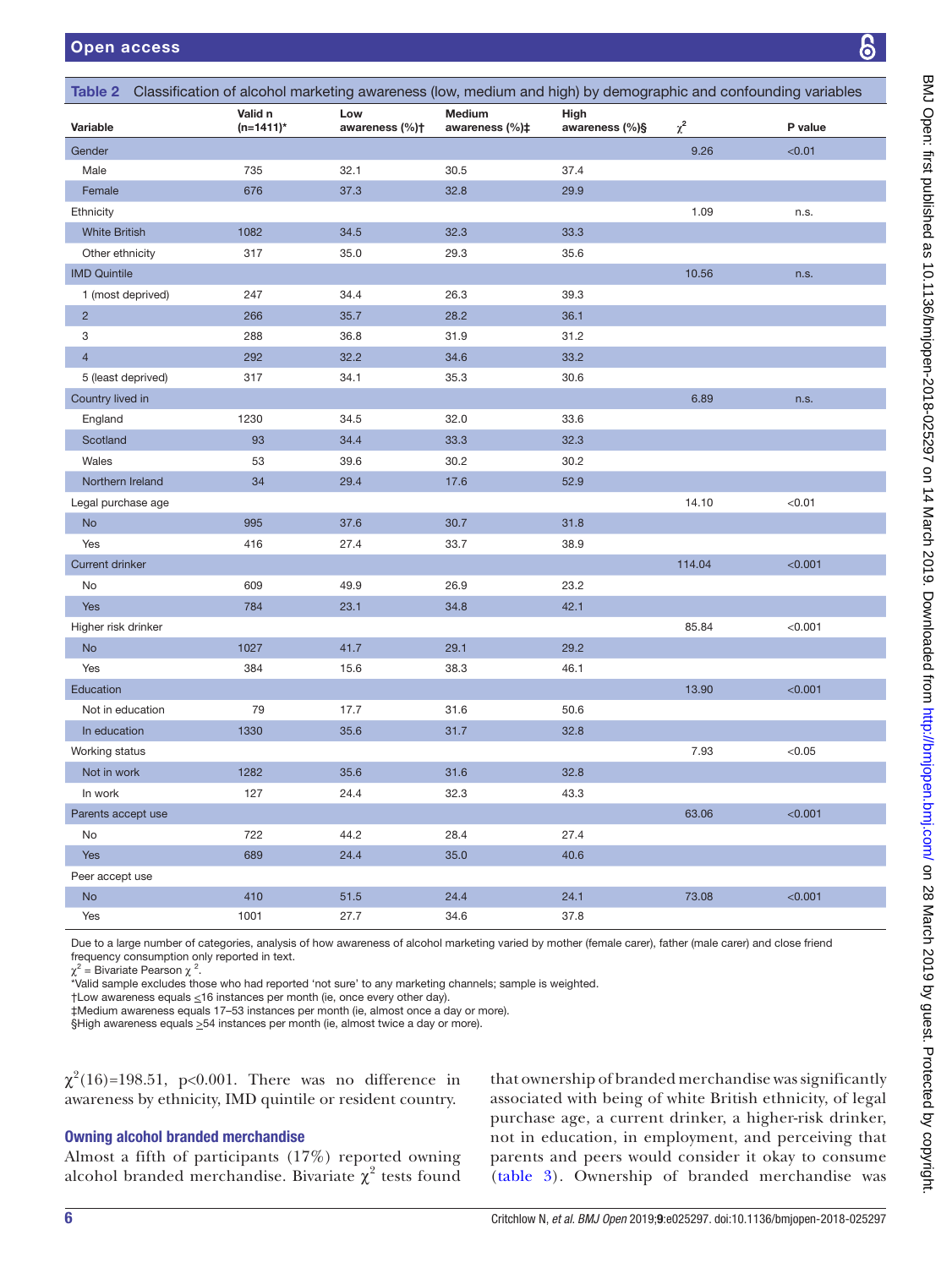<span id="page-6-0"></span>

| Ownership of alcohol branded items by<br>Table 3<br>demographic and confounding variables |                      |                                |          |           |  |  |  |
|-------------------------------------------------------------------------------------------|----------------------|--------------------------------|----------|-----------|--|--|--|
| Variable                                                                                  | Valid n<br>(n=3276)* | Own branded<br>merchandise (%) | $\chi^2$ | P value   |  |  |  |
| Gender                                                                                    |                      |                                | 2.71     | n.s.      |  |  |  |
| Male                                                                                      | 1679                 | 18.5                           |          |           |  |  |  |
| Female                                                                                    | 1597                 | 16.3                           |          |           |  |  |  |
| Ethnicity                                                                                 |                      |                                | 16.68    | < 0.001   |  |  |  |
| <b>White British</b>                                                                      | 2506                 | 19.0                           |          |           |  |  |  |
| Other ethnicity                                                                           | 745                  | 12.5                           |          |           |  |  |  |
| <b>IMD</b> quintile                                                                       |                      |                                | 15.73    | < 0.01    |  |  |  |
| 1 (most<br>deprived)                                                                      | 652                  | 13.5                           |          |           |  |  |  |
| $\overline{2}$                                                                            | 646                  | 21.1                           |          |           |  |  |  |
| 3                                                                                         | 644                  | 17.2                           |          |           |  |  |  |
| 4                                                                                         | 662                  | 19.5                           |          |           |  |  |  |
| 5 (least<br>deprived)                                                                     | 655                  | 16.0                           |          |           |  |  |  |
| Country lived in                                                                          |                      |                                | 0.97     | n.s.      |  |  |  |
| England                                                                                   | 2759                 | 17.4                           |          |           |  |  |  |
| Scotland                                                                                  | 260                  | 16.2                           |          |           |  |  |  |
| Wales                                                                                     | 155                  | 16.8                           |          |           |  |  |  |
| Northern<br>Ireland                                                                       | 103                  | 20.4                           |          |           |  |  |  |
| Legal purchase<br>age                                                                     |                      |                                | 100.33   | < 0.001   |  |  |  |
| <b>No</b>                                                                                 | 2488                 | 13.7                           |          |           |  |  |  |
| Yes                                                                                       | 788                  | 29.2                           |          |           |  |  |  |
| <b>Current drinker</b>                                                                    |                      |                                | 256.07   | < 0.001   |  |  |  |
| No                                                                                        | 1683                 | 7.2                            |          |           |  |  |  |
| <b>Yes</b>                                                                                | 1549                 | 28.7                           |          |           |  |  |  |
| Higher-risk<br>drinker                                                                    |                      |                                | 222.98   | < 0.001   |  |  |  |
| <b>No</b>                                                                                 | 2543                 | 12.3                           |          |           |  |  |  |
| Yes                                                                                       | 690                  | 36.7                           |          |           |  |  |  |
| Education                                                                                 |                      |                                | 43.73    | < 0.001   |  |  |  |
| Not in<br>education                                                                       | 161                  | 36.6                           |          |           |  |  |  |
| In education                                                                              | 3106                 | 16.4                           |          |           |  |  |  |
| Working status                                                                            |                      |                                | 31.08    | $<$ 0.001 |  |  |  |
| Not in work                                                                               | 3028                 | 16.3                           |          |           |  |  |  |
| In work                                                                                   | 239                  | 30.5                           |          |           |  |  |  |
| Parents accept<br>use                                                                     |                      |                                | 189.06   | < 0.001   |  |  |  |
| No                                                                                        | 1920                 | 9.7                            |          |           |  |  |  |
| Yes                                                                                       | 1357                 | 28.2                           |          |           |  |  |  |
| Peer accept use                                                                           |                      |                                |          |           |  |  |  |
| No                                                                                        | 1066                 | 8.0                            | 97.68    | < 0.001   |  |  |  |
| Yes                                                                                       | 2210                 | 21.9                           |          |           |  |  |  |

Due to a large number of categories, analysis of how ownership of alcohol branded merchandise varied by mother (female carer), father (male carer) and close friend frequency consumption only reported in text.

 $\chi^2$  = Bivariate Pearson  $\chi^2$ .

\*Valid sample refers to those who answered 'yes' or 'no'. Missing cases due to 'don't know' response (n=123). Sample is weighted.

also associated with greater frequency of mother (female carer) consumption,  $\chi^2(8)=44.11$ , p<0.001, greater frequency of father (male carer) consumption,  $\chi^2(8)$ =56.49, p<0.001, and greater frequency of close friends drinking,  $\chi^2(8)$ =178.76, p<0.001. There was also an overall effect of IMD,  $\chi^2(4) = 15.73$ , p<0.01, although this had no distinct pattern across escalating deprivation. There was no difference by resident country or gender.

# Association between alcohol marketing and AUDIT-C scoring

A multivariate linear regression examined the association between marketing awareness, ownership of branded merchandise and AUDIT-C scoring in current drinkers ([table](#page-7-0) 4). After controlling for demographic and confounding factors, medium alcohol marketing awareness (*b*=0.79, 95% CI 0.37 to 1.21, p<0.001), or high awareness (*b*=0.85, 95%CI 0.44 to 1.26, p<0.001), compared with low awareness, was associated with higher AUDIT-C score, as was ownership of branded merchandise (*b*=0.79, 95%CI 0.55 to 1.04, p<0.001). Of the demographic variables, being older  $(p<0.001)$ , male  $(p=0.01)$ , from a more affluent IMD ( $p<0.01$ ), in education ( $p<0.01$ ) and living independently of parents or adult family members (p<0.001) was also associated with higher AUDIT-C score in the final model. Of the confounding variables, having a close friend who drinks at least weekly (p<0.001), and perceiving that parents consider it acceptable to consume (p<0.05) was also associated with higher AUDIT-C score. Having a first alcoholic drink at at least  $16$  years ( $p<0.001$ ) was associated with lower AUDIT-C score, compared with those who first drank aged 14–15 years.

# Association between alcohol marketing and higher-risk consumption

A multivariate logistic regression examined the association between marketing awareness, ownership of branded merchandise and higher-risk drinking in current drinkers [\(table](#page-8-0) 5). After controlling for demographic and confounding factors, medium alcohol marketing awareness (adjusted OR=2.18, 95%CI 1.39 to 3.42, p<0.001), high awareness (adjusted OR (AOR)=1.43, 95% CI 1.01 to 2.02, p<0.05) and owning branded merchandise (AOR=1.71, 95%CI 1.31 to 2.22, p<0.001) were associated with higher-risk drinking. Of the demographic variables, being older  $(p<0.001)$ , male  $(p<0.05)$ , from England compared with Wales (p*<*0.05), in education  $(p<0.05)$  and living independently  $(p<0.05)$  were associated with higher-risk drinking in the final model. Of the confounding variables, increasing frequency of close friend consumption  $(p<0.001)$  and having had first drink at age 14–15 years or younger (p<0.001), was associated with higher-risk consumption.

# Association between alcohol marketing and susceptibility to consume

A multivariate logistic regression examined the association between marketing awareness, ownership of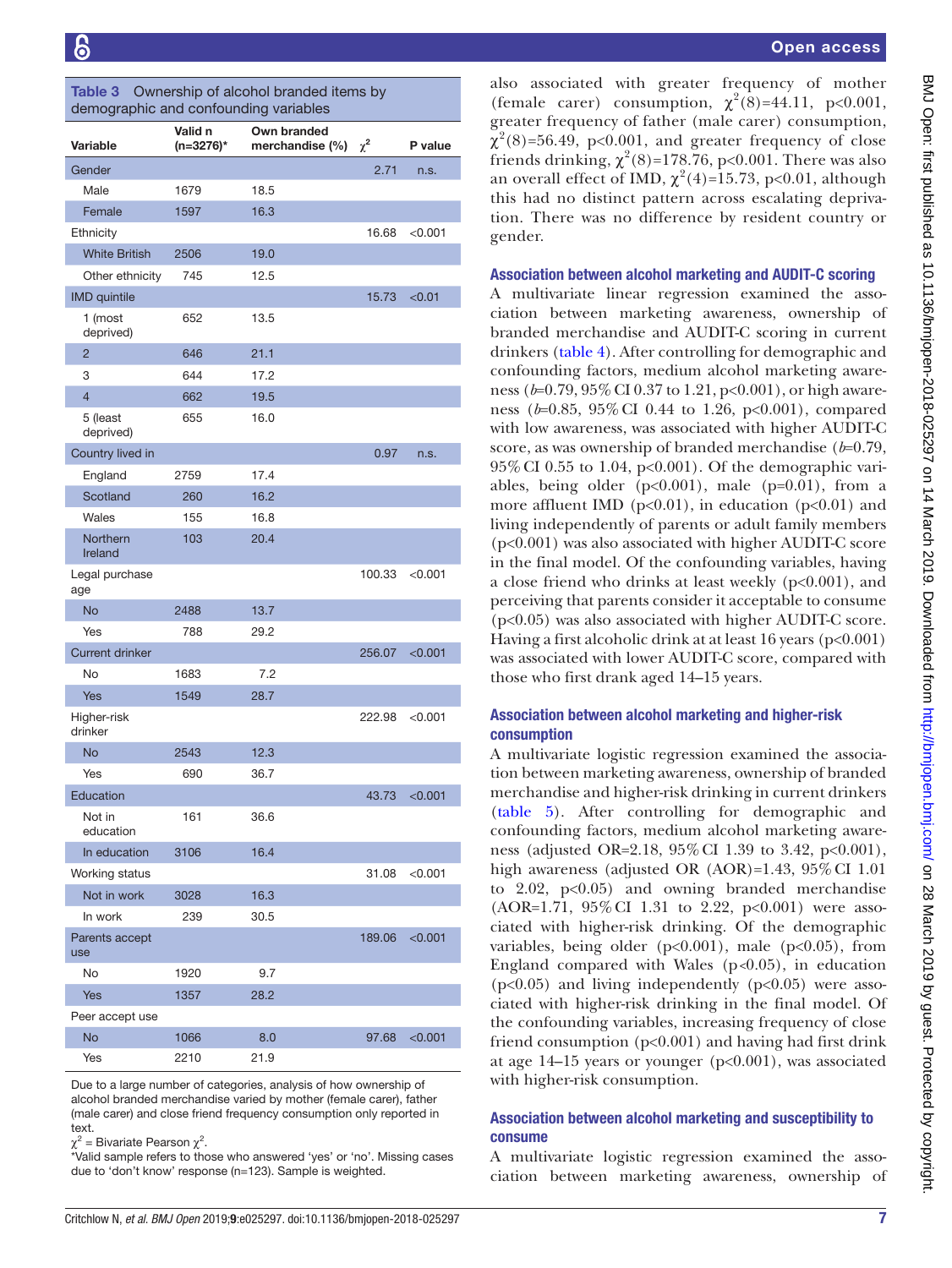<span id="page-7-0"></span>

| Association between alcohol marketing awareness and AUDIT-C scoring in current drinkers<br>Table 4 |         |                                    |              |      |                          |         |         |
|----------------------------------------------------------------------------------------------------|---------|------------------------------------|--------------|------|--------------------------|---------|---------|
|                                                                                                    |         | <b>Unstandardised coefficients</b> |              |      | Standard<br>coefficients |         |         |
| Variables and reference categories                                                                 | b       | 95% CI lower                       | 95% CI upper | SE   | β                        | t       | P value |
| Constant                                                                                           | $-5.57$ | $-7.05$                            | $-4.09$      | 0.75 |                          | $-7.40$ | < 0.001 |
| Age                                                                                                | 0.43    | 0.35                               | 0.51         | 0.04 | 0.30                     | 10.70   | < 0.001 |
| Gender                                                                                             |         |                                    |              |      |                          |         |         |
| Male (vs female)                                                                                   | 0.31    | 0.09                               | 0.54         | 0.11 | 0.06                     | 2.76    | < 0.01  |
| <b>Ethnicity</b>                                                                                   |         |                                    |              |      |                          |         |         |
| White British (vs other)                                                                           | 0.08    | $-0.24$                            | 0.40         | 0.16 | 0.01                     | 0.52    | n.s.    |
| <b>IMD</b> quintile                                                                                |         |                                    |              |      |                          |         |         |
| (1: most deprived to 5: most affluent)                                                             | 0.11    | 0.03                               | 0.20         | 0.04 | 0.06                     | 2.68    | < 0.01  |
| Country                                                                                            |         |                                    |              |      |                          |         |         |
| Scotland (vs England)                                                                              | $-0.05$ | $-0.40$                            | 0.31         | 0.18 | $-0.01$                  | $-0.26$ | n.s.    |
| Wales and Northern Ireland (vs England)                                                            | $-0.37$ | $-0.76$                            | 0.01         | 0.20 | $-0.04$                  | $-1.90$ | n.s.    |
| <b>Educational status</b>                                                                          |         |                                    |              |      |                          |         |         |
| In education (vs not)                                                                              | 0.66    | 0.22                               | 1.10         | 0.22 | 0.07                     | 2.96    | < 0.01  |
| Working status                                                                                     |         |                                    |              |      |                          |         |         |
| Working (vs not)                                                                                   | 0.31    | $-0.06$                            | 0.67         | 0.19 | 0.04                     | 1.66    | n.s.    |
| Living status                                                                                      |         |                                    |              |      |                          |         |         |
| Living independently (vs with parents/adult<br>family)                                             | 0.87    | 0.54                               | 1.20         | 0.17 | 0.12                     | 5.17    | < 0.001 |
| Not stated (vs with parents/adult family)                                                          | 0.42    | $-0.66$                            | 1.49         | 0.55 | 0.02                     | 0.76    | n.s.    |
| Frequency of mother drinking                                                                       |         |                                    |              |      |                          |         |         |
| Never (vs at least monthly)                                                                        | 0.04    | $-0.41$                            | 0.49         | 0.23 | 0.00                     | 0.17    | n.s.    |
| Less than monthly (vs at least monthly)                                                            | $-0.31$ | $-0.63$                            | 0.00         | 0.16 | $-0.04$                  | $-1.94$ | n.s.    |
| Not stated (vs at least monthly)                                                                   | 0.42    | $-0.20$                            | 1.03         | 0.31 | 0.03                     | 1.33    | n.s.    |
| Frequency of father drinking                                                                       |         |                                    |              |      |                          |         |         |
| Never (vs at least monthly)                                                                        | 0.21    | $-0.33$                            | 0.75         | 0.27 | 0.02                     | 0.77    | n.s.    |
| Less than monthly (vs at least monthly)                                                            | 0.32    | $-0.08$                            | 0.72         | 0.20 | 0.03                     | 1.57    | n.s.    |
| Not stated (vs at least monthly)                                                                   | 0.33    | $-0.04$                            | 0.71         | 0.19 | 0.04                     | 1.76    | n.s.    |
| Frequency of close friends drinking                                                                |         |                                    |              |      |                          |         |         |
| At least weekly (vs less often or never)                                                           | 1.44    | 1.19                               | 1.69         | 0.13 | 0.26                     | 11.32   | < 0.001 |
| Not stated (vs less than weekly or never)                                                          | $-0.49$ | $-0.85$                            | $-0.12$      | 0.19 | $-0.06$                  | $-2.61$ | < 0.01  |
| Parents' views                                                                                     |         |                                    |              |      |                          |         |         |
| Drinking acceptable (vs neutral/unacceptable)                                                      | 0.29    | 0.01                               | 0.57         | 0.14 | 0.05                     | 2.06    | < 0.05  |
| Peer views                                                                                         |         |                                    |              |      |                          |         |         |
| Drinking acceptable (vs neutral/unacceptable)                                                      | 0.08    | $-0.32$                            | 0.48         | 0.21 | 0.01                     | 0.38    | n.s.    |
| Age of first drink                                                                                 |         |                                    |              |      |                          |         |         |
| Age 13 years or under (vs 14-15 years)                                                             | 0.22    | $-0.07$                            | 0.51         | 0.15 | 0.04                     | 1.50    | n.s.    |
| Age 16 years or over (vs 14-15 years)                                                              | $-1.33$ | $-1.63$                            | $-1.04$      | 0.15 | $-0.21$                  | $-8.82$ | < 0.001 |
| Not stated (vs 14–15 years)                                                                        | $-0.48$ | $-0.89$                            | $-0.07$      | 0.21 | $-0.05$                  | $-2.28$ | < 0.05  |
| Alcohol marketing awareness                                                                        |         |                                    |              |      |                          |         |         |
| Medium (vs low awareness)                                                                          | 0.79    | 0.37                               | 1.21         | 0.21 | 0.11                     | 3.70    | < 0.001 |
| High (vs low awareness)                                                                            | 0.85    | 0.44                               | 1.26         | 0.21 | 0.12                     | 4.08    | < 0.001 |
| Not stated (vs low awareness)                                                                      | 0.40    | 0.04                               | 0.76         | 0.18 | 0.07                     | 2.20    | < 0.05  |
| Own alcohol branded merchandise                                                                    |         |                                    |              |      |                          |         |         |
| Yes (vs no/not sure)                                                                               | 0.79    | 0.55                               | 1.04         | 0.13 | 0.13                     | 6.30    | < 0.001 |
|                                                                                                    |         |                                    |              |      |                          |         |         |

Based on current drinkers: n=1592; data are unweighted.

Model shown is final block. Total variance explained (adjusted  $R^2$ =0.36). Durbin Watson=2.01.

Final step model change: *F* (4, 1,564)=17.44, p<0.001.

Overall Final model analysis of variance: *F* (27, 1,564)=34.33, p*<*0.001.

DV, Alcohol Use Disorders Identification Test–Consumption (AUDIT-C) scoring (0–12).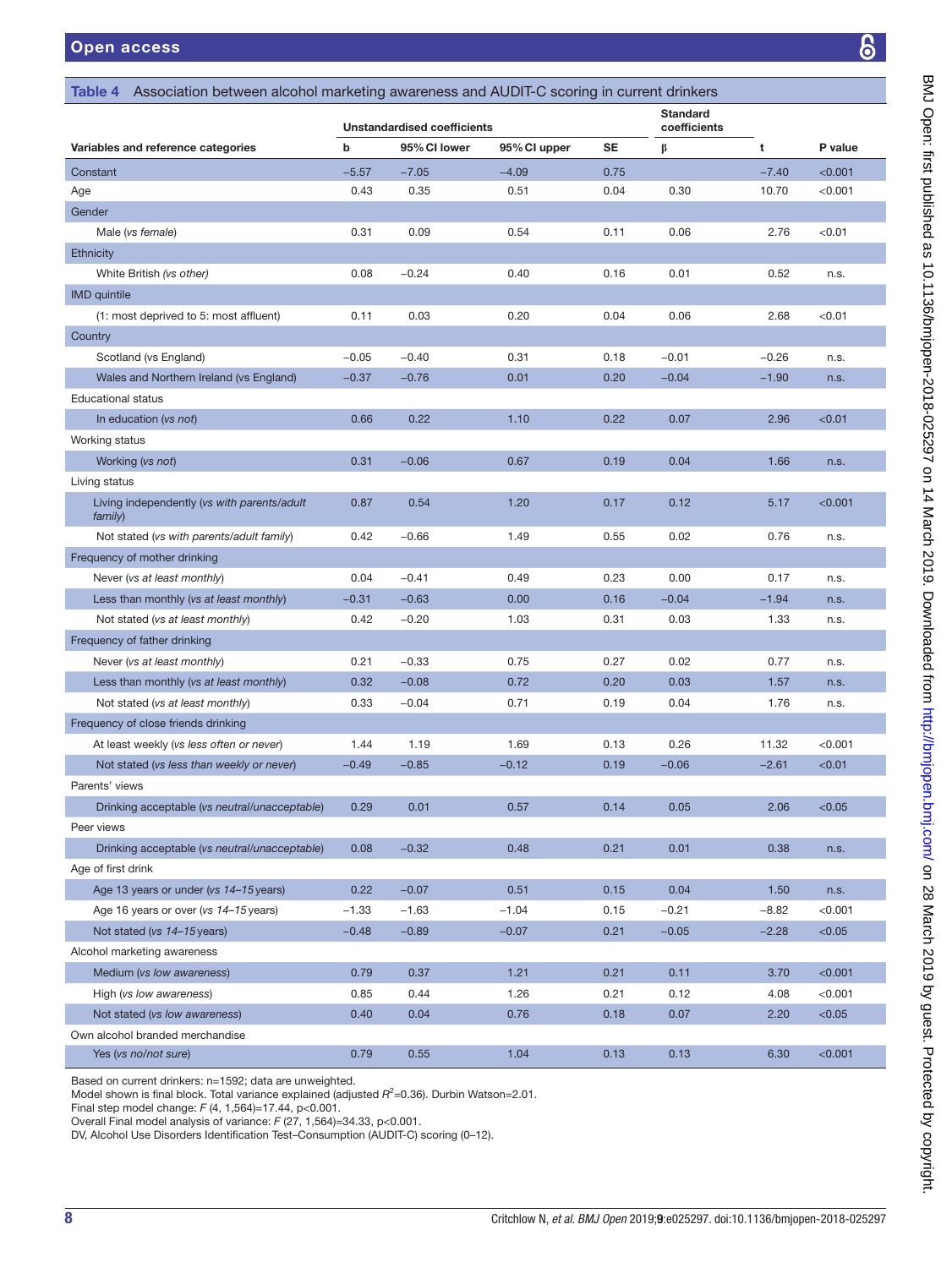Open access

<span id="page-8-0"></span>

| Table 5                                     |      | Logistic regression of association between alcohol marketing and higher risk consumption among current drinkers |                 |                 |         |  |
|---------------------------------------------|------|-----------------------------------------------------------------------------------------------------------------|-----------------|-----------------|---------|--|
|                                             |      | Higher risk consumption among current drinkers                                                                  |                 |                 |         |  |
|                                             | n    | AOR*                                                                                                            | 95% CI<br>lower | 95% CI<br>upper | P value |  |
| Age                                         | 1592 | 1.40                                                                                                            | 1.28            | 1.53            | < 0.001 |  |
| Gender                                      |      |                                                                                                                 |                 |                 |         |  |
| Female                                      | 824  | Ref                                                                                                             |                 |                 |         |  |
| Male                                        | 768  | 1.32                                                                                                            | 1.04            | 1.68            | < 0.05  |  |
| Ethnicity                                   |      |                                                                                                                 |                 |                 |         |  |
| Other                                       | 228  | Ref                                                                                                             |                 |                 |         |  |
| <b>White British</b>                        | 1364 | 0.97                                                                                                            | 0.69            | 1.37            | n.s.    |  |
| <b>IMD</b> quintile                         |      |                                                                                                                 |                 |                 | n.s.    |  |
| 1 (most deprived)                           | 232  | Ref                                                                                                             |                 |                 |         |  |
| 2 vs 1                                      | 334  | 1.65                                                                                                            | 1.08            | 2.52            | < 0.05  |  |
| 3 vs 1,2                                    | 324  | 1.26                                                                                                            | 0.90            | 1.76            | n.s.    |  |
| 4 vs 1,2,3                                  | 340  | 1.21                                                                                                            | 0.90            | 1.64            | n.s.    |  |
| 5 (most affluent) vs<br>1,2,3,4             | 362  | 1.23                                                                                                            | 0.93            | 1.64            | n.s.    |  |
| Country                                     |      |                                                                                                                 |                 |                 | n.s.    |  |
| England                                     | 1243 | Ref                                                                                                             |                 |                 |         |  |
| Scotland                                    | 197  | 0.88                                                                                                            | 0.60            | 1.28            | n.s.    |  |
| Wales                                       | 116  | 0.58                                                                                                            | 0.36            | 0.93            | < 0.05  |  |
| Northern Ireland                            | 36   | 1.35                                                                                                            | 0.60            | 3.01            | n.s.    |  |
| <b>Educational status</b>                   |      |                                                                                                                 |                 |                 |         |  |
| Not in education                            | 146  | Ref                                                                                                             |                 |                 |         |  |
| In education                                | 1446 | 1.61                                                                                                            | 1.01            | 2.55            | < 0.05  |  |
| Working status                              |      |                                                                                                                 |                 |                 |         |  |
| Not working                                 | 1374 | Ref                                                                                                             |                 |                 |         |  |
| Working (full-time or<br>part-time)         | 218  | 1.43                                                                                                            | 0.97            | 2.09            | n.s.    |  |
| Living status                               |      |                                                                                                                 |                 |                 |         |  |
| Living with parents/<br>adult family        | 1307 | Ref                                                                                                             |                 |                 |         |  |
| Living independently                        | 268  | 1.56                                                                                                            | 1.09            | 2.23            | < 0.05  |  |
| Not stated                                  | 17   | 1.58                                                                                                            | 0.54            | 4.60            | n.s.    |  |
| Frequency of mother<br>drinking             |      |                                                                                                                 |                 |                 | < 0.05  |  |
| Never                                       | 115  | Ref                                                                                                             |                 |                 |         |  |
| Less than monthly<br>versus never           | 284  | 0.47                                                                                                            | 0.27            | 0.79            | < 0.01  |  |
| Monthly or fortnightly<br>versus less often | 279  | 1.22                                                                                                            | 0.83            | 1.79            | n.s.    |  |
| At least weekly versus<br>less often        | 849  | .93                                                                                                             | .70             | 1.24            | n.s.    |  |
| Not stated versus all<br>other categories   | 65   | 1.50                                                                                                            | .78             | 2.88            | n.s.    |  |
| Frequency of father<br>drinking             |      |                                                                                                                 |                 |                 | n.s.    |  |
| Never                                       | 76   | Ref                                                                                                             |                 |                 |         |  |
| Less than monthly<br>versus never           | 160  | 1.40                                                                                                            | 0.72            | 2.73            | n.s.    |  |
| Monthly or fortnightly<br>versus less often | 201  | 0.73                                                                                                            | 0.46            | 1.19            | n.s.    |  |
| At least weekly versus<br>less often        | 964  | 0.83                                                                                                            | 0.61            | 1.15            | n.s.    |  |
| Not stated versus all<br>other categories   | 191  | 1.14                                                                                                            | 0.75            | 1.72            | n.s.    |  |

BMJ Open: first published as 10.1136/bmjopen-2018-025297 on 14 March 2019. Downloaded from http://bmjopen.bmj.com/ on 28 March 2019 by guest. Protected by copyright. BMJ Open: first published as 10.1136/bmjopen-2018 b736297 on 14 March 2019. Downloaded from baden. bmj.com/ on 28 March 2019 by guest. Protected by copyright.

**Continued**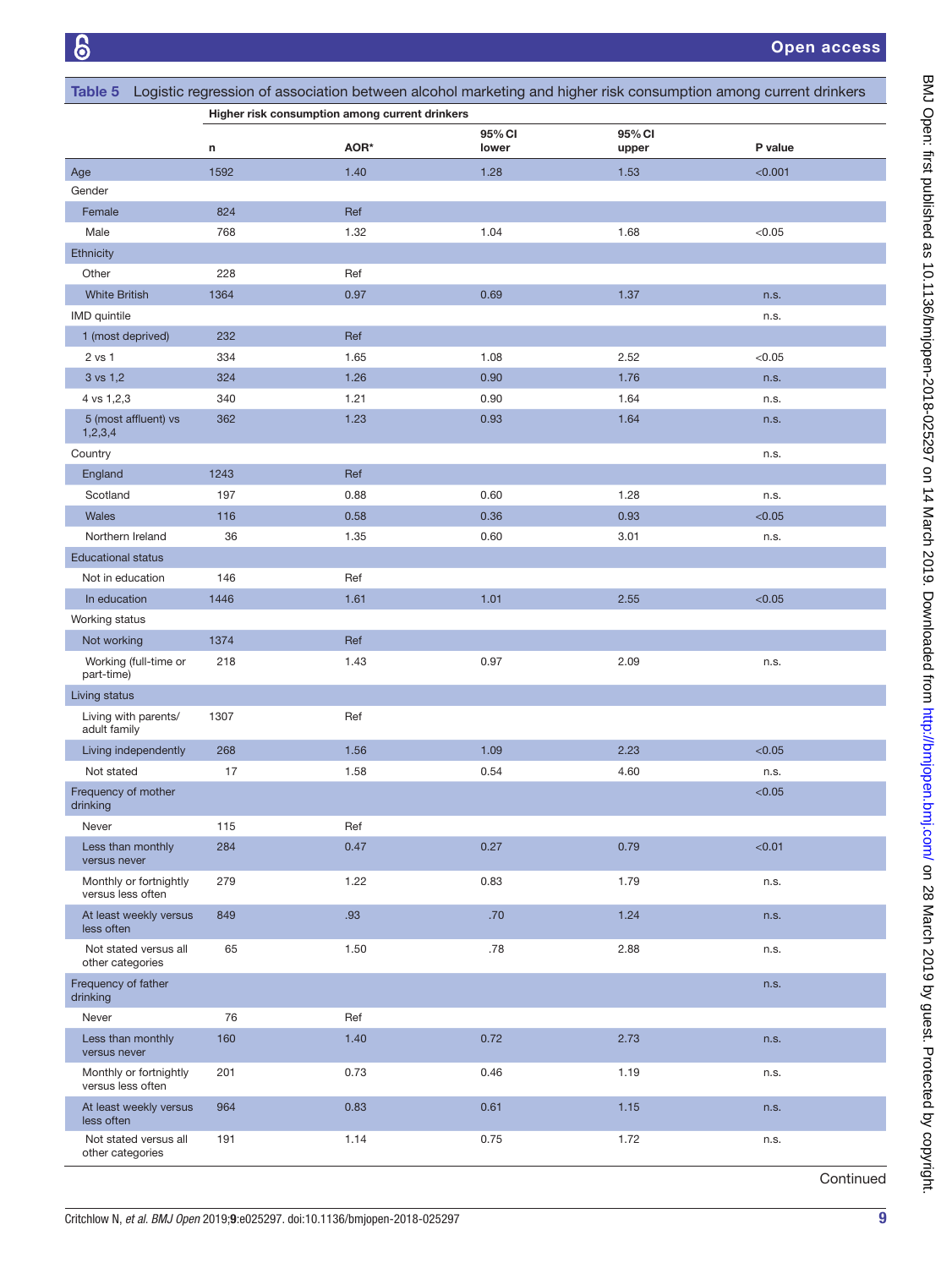|                                             |      | Higher risk consumption among current drinkers |                 |                 |         |
|---------------------------------------------|------|------------------------------------------------|-----------------|-----------------|---------|
|                                             | n    | AOR*                                           | 95% CI<br>lower | 95% CI<br>upper | P value |
| Frequency of close<br>friends drinking      |      |                                                |                 |                 | < 0.001 |
| Never                                       | 72   | Ref                                            |                 |                 |         |
| Less than monthly<br>versus never           | 187  | 0.68                                           | 0.32            | 1.42            | n.s.    |
| Monthly or fortnightly<br>versus less often | 463  | 2.20                                           | 1.44            | 3.35            | < 0.001 |
| At least weekly versus<br>less often        | 667  | 3.41                                           | 2.48            | 4.70            | < 0.001 |
| Not stated versus all<br>other categories   | 203  | 0.57                                           | 0.37            | 0.89            | 0.013   |
| Parents' views                              |      |                                                |                 |                 |         |
| Neutral or unacceptable                     | 473  | Ref                                            |                 |                 |         |
| Drinking acceptable                         | 1119 | 0.92                                           | 0.68            | 1.24            | n.s.    |
| Peer views                                  |      |                                                |                 |                 |         |
| Neutral or unacceptable                     | 156  | Ref                                            |                 |                 |         |
| Drinking acceptable                         | 1436 | 1.41                                           | 0.88            | 2.25            | n.s.    |
| Age of first drink                          |      |                                                |                 |                 | < 0.001 |
| Age 13 years or under                       | 472  | Ref                                            |                 |                 |         |
| Age 14-15 years (vs 13<br>years or under)   | 535  | 0.86                                           | 0.63            | 1.18            | n.s.    |
| Age 16 years or over<br>(vs younger)        | 412  | 0.26                                           | 0.19            | 0.35            | < 0.001 |
| Not stated                                  | 173  | 0.89                                           | 0.59            | 1.35            | n.s.    |
| Alcohol marketing<br>awareness              |      |                                                |                 |                 | < 0.001 |
| Low awareness                               | 184  | Ref                                            |                 |                 |         |
| Medium versus low                           | 274  | 2.18                                           | 1.39            | 3.42            | < 0.001 |
| High versus medium<br>and low               | 326  | 1.43                                           | 1.01            | 2.02            | < 0.05  |
| Not stated versus all<br>other categories   | 808  | 0.85                                           | 0.67            | 1.08            | n.s.    |
| Own alcohol branded merchandise             |      |                                                |                 |                 |         |
| No or not sure                              | 1138 | Ref                                            |                 |                 |         |
| <b>Yes</b>                                  | 454  | 1.71                                           | 1.31            | 2.22            | < 0.001 |

Based on current drinkers (n=1592); data are unweighted.

Test of model coefficients in final block:  $\chi^2$  (35)=477.29, p<0.001.

Hosmer-Lemeshow test for final block  $\chi^2$  (8)=11.66, p=0.17. Nagelkerke's R<sup>2</sup> for final block=0.35.

Cases correctly classified in final block: 72% in final block.

\*Adjusted for all other variables in the model.

AOR, adjusted OR; Ref, reference category.

DV, higher-risk drinking on the Alcohol Use Disorders Identification Test–Consumption (AUDIT-C) (>5), 1=higherrisk (n=699) and 0=lowerrisk (n=893).

branded merchandise and susceptibility to drink in never drinkers [\(table](#page-10-0) 6). After controlling for demographic and confounding variables, awareness of alcohol marketing was not associated with susceptibility, but ownership of branded merchandise was, with those who owned branded merchandise almost twice as likely to be susceptible compared with those who did not (AOR=1.98,  $95\%$  CI 1.20 to 3.24, p<0.01). Of the demographic variables, only being white British  $(p<0.01)$  was associated with susceptibility in the final model. Of the confounding variables, frequency of mother (female carer) consumption

(p<0.001), frequency of father (male carer) consumption (p<0.05), frequency of close friend consumption  $(p<0.001)$  and perceived peer approval  $(p<0.001)$  were associated with susceptibility.

# **DISCUSSION**

The findings indicate that young people in the UK are aware of a variety of alcohol marketing and almost a fifth own branded merchandise. The results also show that awareness of marketing and ownership of branded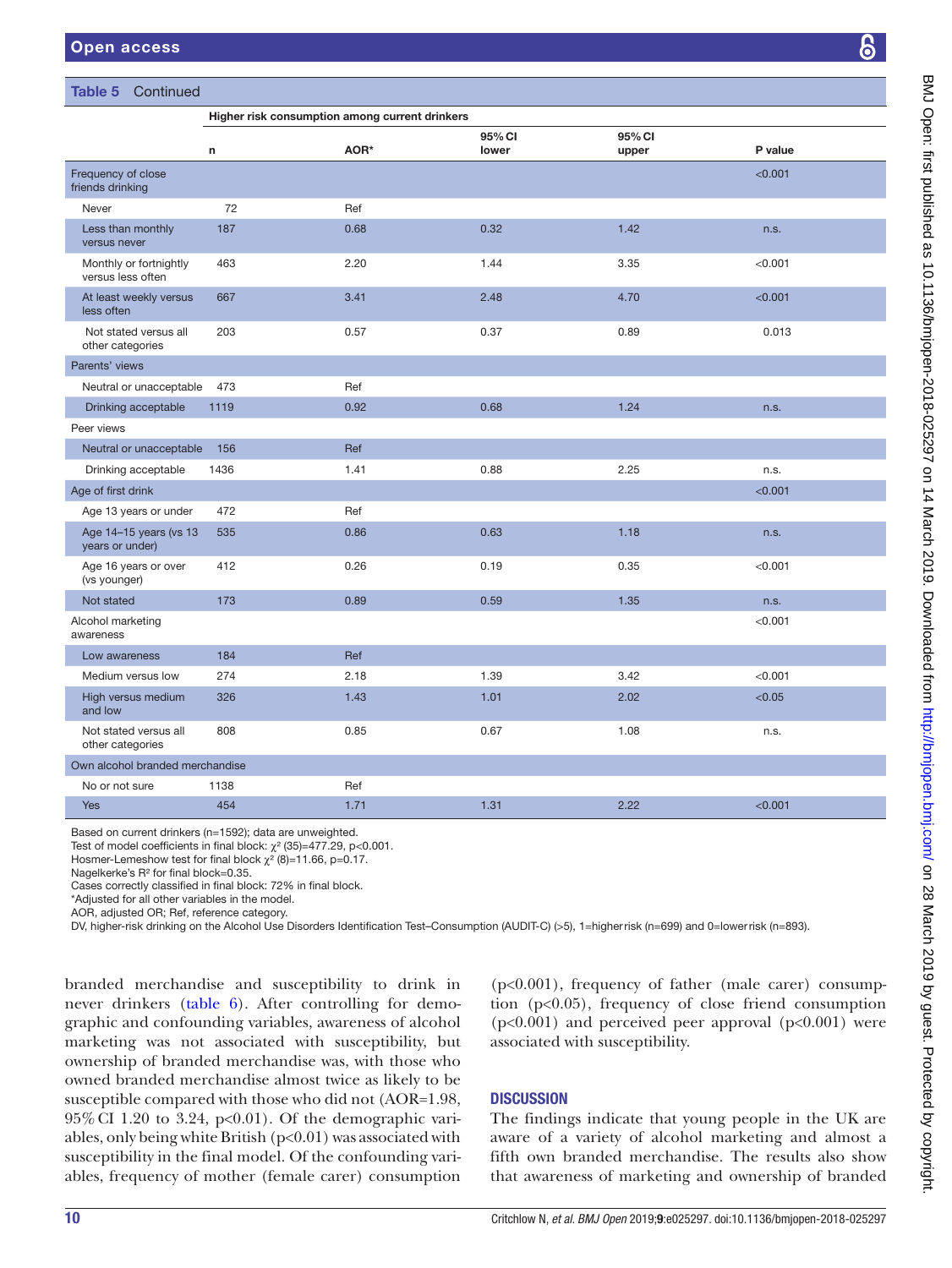Open access

<span id="page-10-0"></span>

| Logistic regression of association between alcohol marketing and never drinkers' susceptibility to drink<br>Table 6 |                |                                              |                 |                 |         |  |
|---------------------------------------------------------------------------------------------------------------------|----------------|----------------------------------------------|-----------------|-----------------|---------|--|
|                                                                                                                     |                | Susceptibility to drink among never drinkers |                 |                 |         |  |
|                                                                                                                     | n              | AOR*                                         | 95% CI<br>lower | 95% CI<br>upper | P value |  |
| Age                                                                                                                 | 1580           | 1.05                                         | 0.98            | 1.13            | n.s.    |  |
| Gender                                                                                                              |                |                                              |                 |                 |         |  |
| Female                                                                                                              | 791            | Ref                                          |                 |                 |         |  |
| Male                                                                                                                | 789            | 1.09                                         | 0.88            | 1.37            | n.s.    |  |
| Ethnicity                                                                                                           |                |                                              |                 |                 |         |  |
| Other                                                                                                               | 377            | Ref                                          |                 |                 |         |  |
| <b>White British</b>                                                                                                | 1203           | 1.51                                         | 1.12            | 2.03            | < 0.01  |  |
| <b>IMD</b> quintile                                                                                                 |                |                                              |                 |                 | n.s.    |  |
| 1 (most deprived)                                                                                                   | 399            | Ref                                          |                 |                 |         |  |
| 2 vs 1                                                                                                              | 278            | 1.13                                         | 0.80            | 1.60            | n.s.    |  |
| 3 vs 1,2                                                                                                            | 355            | 1.02                                         | 0.76            | 1.36            | n.s.    |  |
| 4 vs 1,2,3                                                                                                          | 233            | 0.88                                         | 0.64            | 1.22            | n.s.    |  |
| 5 (most affluent) vs<br>1,2,3,4                                                                                     | 315            | 0.84                                         | 0.63            | 1.11            | n.s.    |  |
| Country                                                                                                             |                |                                              |                 |                 | n.s.    |  |
| England                                                                                                             | 1193           | Ref                                          |                 |                 |         |  |
| Scotland                                                                                                            | 191            | 1.14                                         | 0.80            | 1.61            | n.s.    |  |
| Wales                                                                                                               | 115            | 1.09                                         | 0.70            | 1.69            | n.s.    |  |
| Northern Ireland                                                                                                    | 81             | 0.96                                         | 0.58            | 1.59            | n.s.    |  |
| <b>Educational status</b>                                                                                           |                |                                              |                 |                 |         |  |
| Not in education                                                                                                    | 25             | Ref                                          |                 |                 |         |  |
| In education                                                                                                        | 1555           | 0.67                                         | 0.20            | 2.25            | n.s.    |  |
| Working status                                                                                                      |                |                                              |                 |                 |         |  |
| Not working                                                                                                         | 1550           | Ref                                          |                 |                 |         |  |
| Working (full-time or<br>part-time)                                                                                 | 30             | 2.59                                         | 0.83            | 8.11            | n.s.    |  |
| Living status                                                                                                       |                |                                              |                 |                 | n.s.    |  |
| Living with parents/<br>adult family                                                                                | 1545           | Ref                                          |                 |                 |         |  |
| Living independently                                                                                                | 28             | 0.51                                         | 0.20            | 1.28            | n.s.    |  |
| Not stated                                                                                                          | $\overline{7}$ | 1.57                                         | 0.27            | 9.11            | n.s.    |  |
| Frequency of mother<br>drinking                                                                                     |                |                                              |                 |                 | < 0.001 |  |
| Never                                                                                                               | 321            | Ref                                          |                 |                 |         |  |
| Less than monthly<br>versus never                                                                                   | 382            | 2.38                                         | 1.58            | 3.59            | < 0.001 |  |
| Monthly or fortnightly<br>versus less often                                                                         | 242            | 1.66                                         | 1.15            | 2.39            | < 0.01  |  |
| At least weekly versus<br>less often                                                                                | 560            | 1.47                                         | 1.11            | 1.94            | < 0.01  |  |
| Not stated versus all<br>other categories                                                                           | 75             | 1.25                                         | 0.70            | 2.25            | n.s.    |  |
| Frequency of father<br>drinking                                                                                     |                |                                              |                 |                 | < 0.05  |  |
| Never                                                                                                               | 273            | Ref                                          |                 |                 |         |  |
| Less than monthly<br>versus never                                                                                   | 217            | 1.88                                         | 1.17            | 3.01            | < 0.01  |  |
| Monthly or fortnightly<br>versus less often                                                                         | 232            | 1.11                                         | 0.75            | 1.64            | n.s.    |  |
| At least weekly versus<br>less often                                                                                | 686            | 1.39                                         | 1.05            | 1.84            | < 0.05  |  |
| Not stated versus all<br>other categories                                                                           | 172            | 1.06                                         | 0.71            | 1.58            | n.s.    |  |

Continued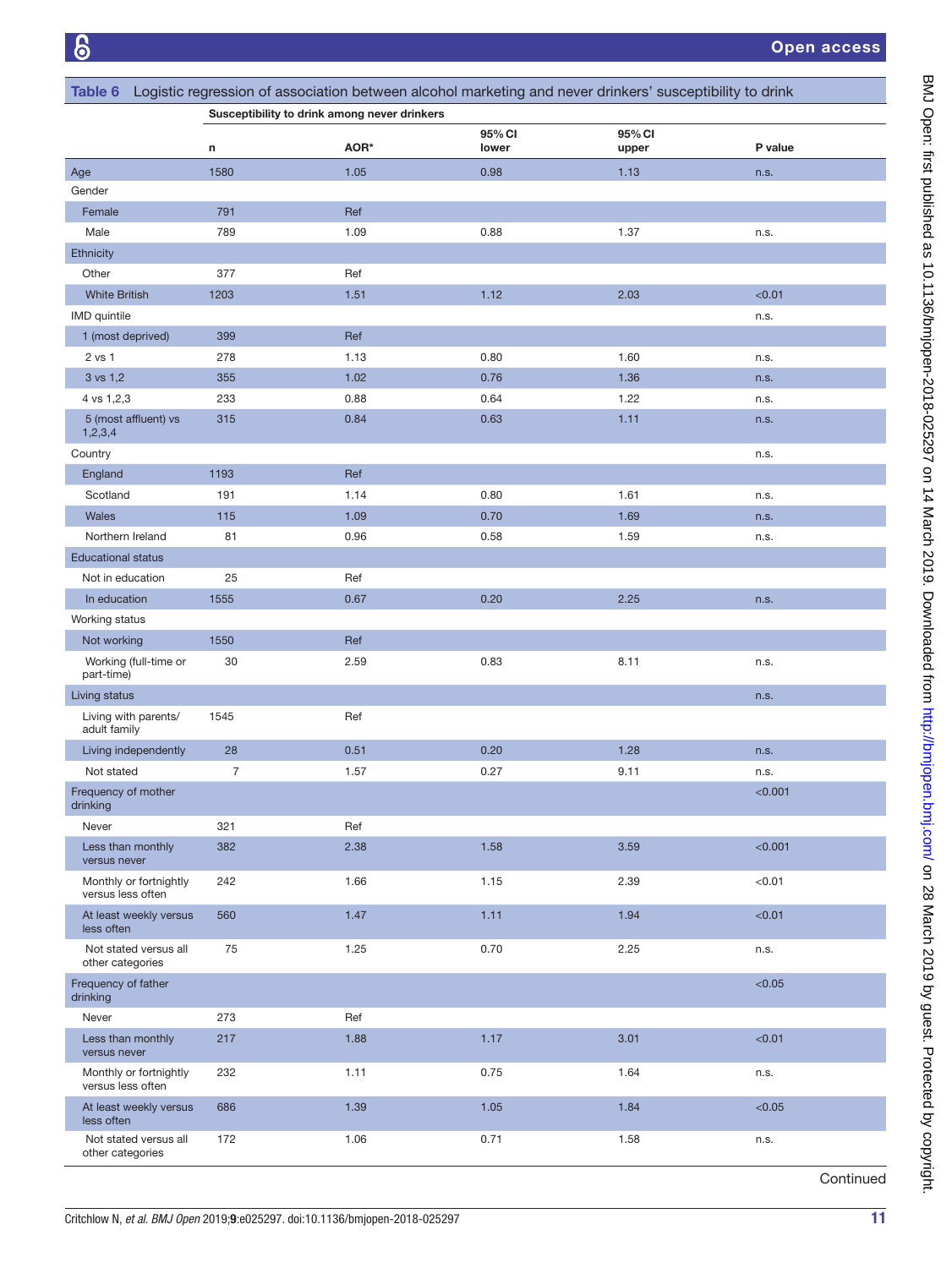Table 6 Continued

|                                             | Susceptibility to drink among never drinkers |      |                 |                 |         |  |  |  |
|---------------------------------------------|----------------------------------------------|------|-----------------|-----------------|---------|--|--|--|
|                                             | n                                            | AOR* | 95% CI<br>lower | 95% CI<br>upper | P value |  |  |  |
| Frequency of close<br>friends drinking      |                                              |      |                 |                 | < 0.001 |  |  |  |
| Never                                       | 922                                          | Ref  |                 |                 |         |  |  |  |
| Less than monthly<br>versus never           | 162                                          | 3.46 | 2.26            | 5.27            | < 0.001 |  |  |  |
| Monthly or fortnightly<br>versus less often | 80                                           | 3.32 | 1.66            | 6.65            | < 0.001 |  |  |  |
| At least weekly versus<br>less often        | 83                                           | 0.70 | 0.39            | 1.26            | n.s.    |  |  |  |
| Not stated versus all<br>other categories   | 333                                          | 0.61 | 0.43            | 0.86            | < 0.01  |  |  |  |
| Parents' views                              |                                              |      |                 |                 |         |  |  |  |
| Neutral or unacceptable 1364                |                                              | Ref  |                 |                 |         |  |  |  |
| Drinking acceptable                         | 216                                          | 1.00 | 0.70            | 1.44            | n.s.    |  |  |  |
| Peer views                                  |                                              |      |                 |                 |         |  |  |  |
| Neutral or unacceptable                     | 894                                          | Ref  |                 |                 |         |  |  |  |
| Drinking acceptable                         | 686                                          | 2.29 | 1.77            | 2.96            | < 0.001 |  |  |  |
| Alcohol marketing<br>awareness              |                                              |      |                 |                 | n.s.    |  |  |  |
| Low awareness                               | 279                                          | Ref  |                 |                 |         |  |  |  |
| Medium versus low                           | 148                                          | 1.44 | 0.92            | 2.28            | n.s.    |  |  |  |
| High versus medium<br>and low               | 117                                          | 1.16 | 0.71            | 1.90            | n.s.    |  |  |  |
| Not stated versus all<br>other categories   | 1036                                         | 1.21 | 0.94            | 1.56            | n.s.    |  |  |  |
| Own alcohol branded merchandise             |                                              |      |                 |                 |         |  |  |  |
| No or not sure                              | 1476                                         | Ref  |                 |                 |         |  |  |  |
| Yes                                         | 104                                          | 1.98 | 1.20            | 3.24            | < 0.01  |  |  |  |

Test of model coefficients in final block:  $χ²(32)=337.46$ , p<0.001. Hosmer-Lemeshow test for final block  $\chi^2$  (8)=5.86, p=0.663

Nagelkerke's R² for final block=0.26.

Cases correctly classified in final block: 69%

\*Adjusted for all other variables in the model, AOR, adjusted OR; Ref, reference category.

Dedpendent variable, susceptibility: 1=susceptible (n=830)=0; not susceptible (n=750).

merchandise are associated with increased consumption and higher-risk drinking in current drinkers, and that ownership of branded merchandise is associated with susceptibility in never drinkers. We address key evidence gaps in the UK by exploring frequency of marketing awareness (not just breadth of exposure) and demonstrating an association between marketing and both consumption and susceptibility in young people above and below the legal purchasing age from across the UK.

The findings are consistent with suggestions that alcohol marketing appears in contexts which may reach young people, including those under the legal purchasing age. 89 Awareness included mass media marketing (eg, television), alternative marketing (eg, sponsorship and celebrity endorsement), consumer marketing (eg, price offers) and digital media. This highlights the dynamic nature of '360-degree' marketing strategies and how they reach young people in offline and online environments.<sup>948</sup> The

results extend understanding by showing how frequently young people see alcohol marketing; with at least 1 in 10 reporting daily or almost daily awareness through three of the nine marketing examples. Approximately half of the sample had seen at least 32 instances of alcohol marketing per month, which equates to awareness at least once a day. Although there were expected differences in awareness between drinkers and never drinkers,  $33\frac{49}{12}$  there were no differences between key demographic groups, including ethnicity, indices of deprivation and resident country. This suggests that awareness of alcohol marketing occurs in young people across the UK, and is not isolated to a minority of demographic groups.

The results are consistent with longitudinal research which has shown a link between marketing and increased consumption in young people.<sup>22 23 34</sup> 38 Although marketing awareness did not have an association with susceptibility in never drinkers, ownership of branded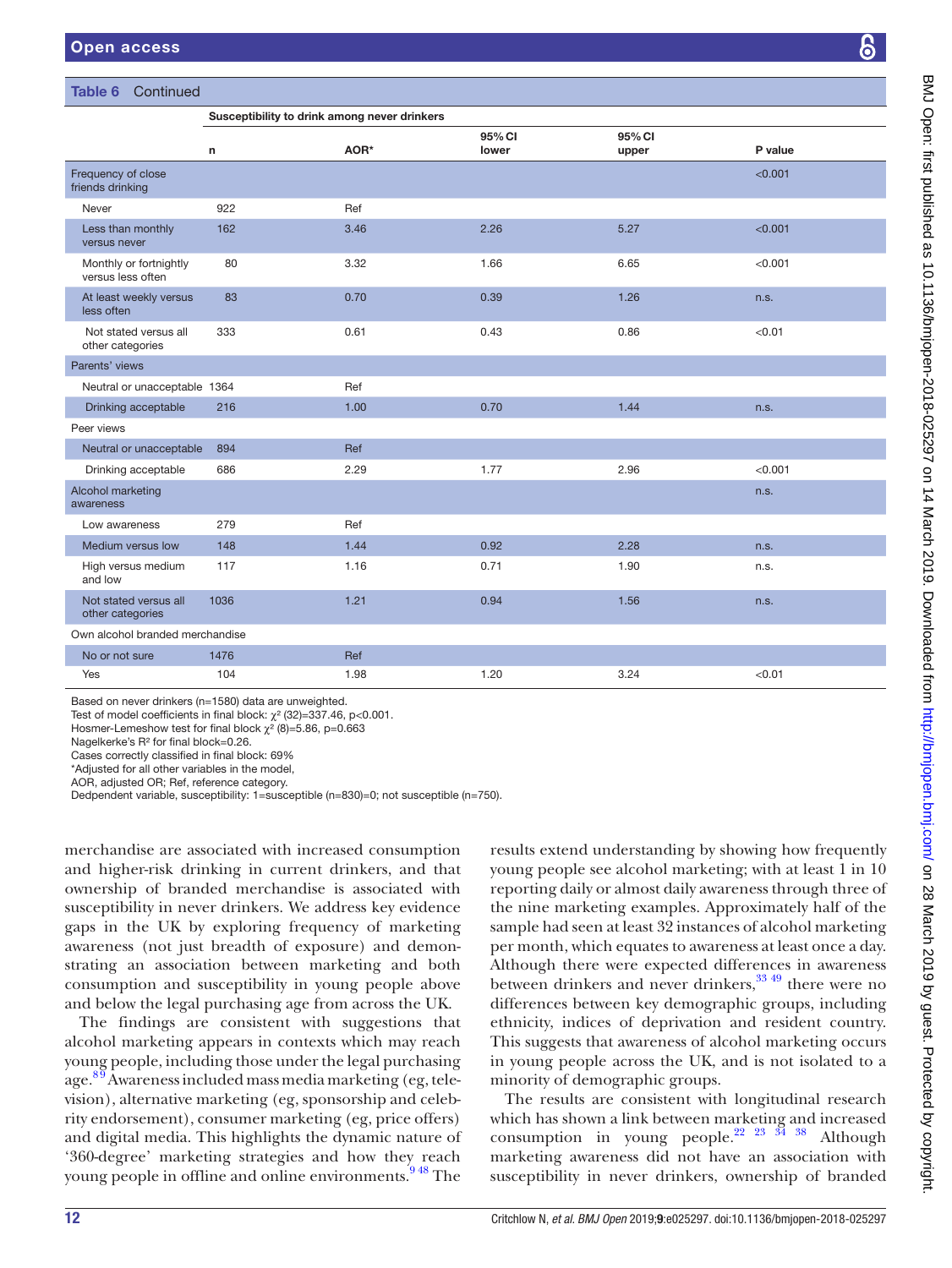merchandise did. Research has reported that participation with marketing has a stronger association with consumption than awareness.<sup>33 34 39 49</sup> Our findings therefore suggest that the effect of participation is pronounced in never drinkers. Nevertheless, as research suggests that not all alcohol marketing or brands are equally appealing to youth, $25\,50$  it is possible that focusing on aggregated alcohol marketing awareness (the approach in this study) may have disguised associations between individual examples of marketing and susceptibility in never drinkers. The findings also extend understanding by showing an association between marketing and consumption across young adulthood. This includes an association with susceptibility and consumption in young people under the legal purchasing age and higher-risk drinking in newly legal drinkers. Newly legal drinkers are an important target for alcohol marketers $^{18}$  and are a key under-researched group.<sup>[51](#page-13-25)</sup> The findings therefore highlight the importance of considering the wider role that marketing plays on consumption, not just in those under the purchasing age.

Except for the Scottish government's decision to implement minimum unit pricing, $5<sup>52</sup>$  there has been little recent change in UK's self-regulatory and co-regulatory frameworks for alcohol marketing.[53 54](#page-13-27) It is claimed that such self-regulatory approaches provide inadequate restrictions, are not suitably enforced, are retrospective and slow to react to complaints, and lack meaningful sanctions.<sup>9 28–32</sup> Although statutory regulations are cited as an alternative approach, $28$  studies have also questioned whether current examples, such as the Loi Évin in France, are being enforced properly or whether they reduce marketing exposure.<sup>[13 37](#page-13-9)</sup> Further research exploring the perspectives of stakeholders involved in the production, research, consumption and regulation of marketing would be of value to identify feasible and effective options to reduce youth exposure and form a consensus on appropriate action.<sup>[55 56](#page-13-29)</sup>

There are limitations. First, the cross-sectional design cannot identify a causal relationship between marketing and consumption, although a directional effect is supported by longitudinal research. $22$   $23$  Moreover, that marketing had any association with consumption and susceptibility at all suggests that it must at least play either an initiating or reinforcing role. Second, the results are only partially representative of young adults above the legal purchasing age, although other research has shown similar trends in older young adults.<sup>39</sup> Third, the marketing channels measured are not exhaustive and, consequently, the results may underestimate awareness. Examples of omitted marketing include packaging, cinema, product placement and a broader range of digital marketing.<sup>33</sup> 39<sup>49</sup> It was also not possible to decipher whether 'not sure' responses indicated uncertainty over whether a participant had seen alcohol marketed at all through a channel or uncertainty on the frequency of awareness. This influenced the design of the regression models (to account for a 'Not sure' category). Third, except for owning branded merchandise, the study only

measured awareness of marketing, but not participation. As participation is reported to have a stronger effect,  $3449$ the results may underestimate the association between marketing and drinking outcomes. Finally, measurement of owning branded merchandise also only included two examples as prompts (clothing and drinks glasses). It is possible that different prompts may have altered recall, and that multiple items or a free-text response option would have provided greater clarity on merchandise owned.

# **CONCLUSION**

This paper makes important contributions to understanding by exploring awareness of alcohol marketing and ownership of branded merchandise by young people from across the UK, three quarters of who were under the legal purchasing age. The results highlight that '360-degree' marketing strategies have created several avenues for young people to be exposed to, or involved with, alcohol marketing, and that this is associated with consumption and higher-risk drinking in current drinkers and susceptibility in never drinkers. Further scrutiny and examination of the UK's self-regulatory approach and viable alternatives are needed to identify feasible, appropriate and effective means of reducing marketing exposure in young people.

Acknowledgements The authors thank YouGov for their assistance in preparing and managing delivery of the survey and data. The authors also thank Gillian Rosenberg from the CPRC at Cancer Research UK for her role in managing the project and providing information on YouGov fieldwork. The authors also thank NatCen Social Research for their contribution to the original scoping studies used in the development of this project.

Contributors LH, CT and JV led the study design and data acquisition. LH, CT, JV were involved in design of the study tools with support from AMM. NC and AMM planned the analysis, and this was conducted by AMM. NC and AMM led interpretation of the results, with input from LH, CT and JV. NC drafted the manuscript, with support from AMM on methods and results, and all authors provided feedback and approved the final version of the manuscript.

Funding This work was supported by a grant from Cancer Research UK (1107098).

Competing interests NC is a board member of Alcohol Focus Scotland. All other authors have no conflict of interest to declare.

Patient consent for publication Not required.

Ethics approval University of Stirling's General University Ethics Panel (GUEP59).

Provenance and peer review Not commissioned; externally peer reviewed.

Data sharing statement The raw data (deindentified participant survey responses) from the Youth Alcohol Policy are held by the Cancer Policy Research Centre at Cancer Research UK.

**Open access** This is an open access article distributed in accordance with the Creative Commons Attribution 4.0 Unported (CC BY 4.0) license, which permits others to copy, redistribute, remix, transform and build upon this work for any purpose, provided the original work is properly cited, a link to the licence is given, and indication of whether changes were made. See: [https://creativecommons.org/](https://creativecommons.org/licenses/by/4.0/) [licenses/by/4.0/](https://creativecommons.org/licenses/by/4.0/).

#### **REFERENCES**

<span id="page-12-0"></span>1. Newbury-Birch D, Walker J, Avery L, *et al*. *Impact of alcohol consumption on young people: A systematic review of published reviews*. London: Department for Children, Schools and Family, 2009.